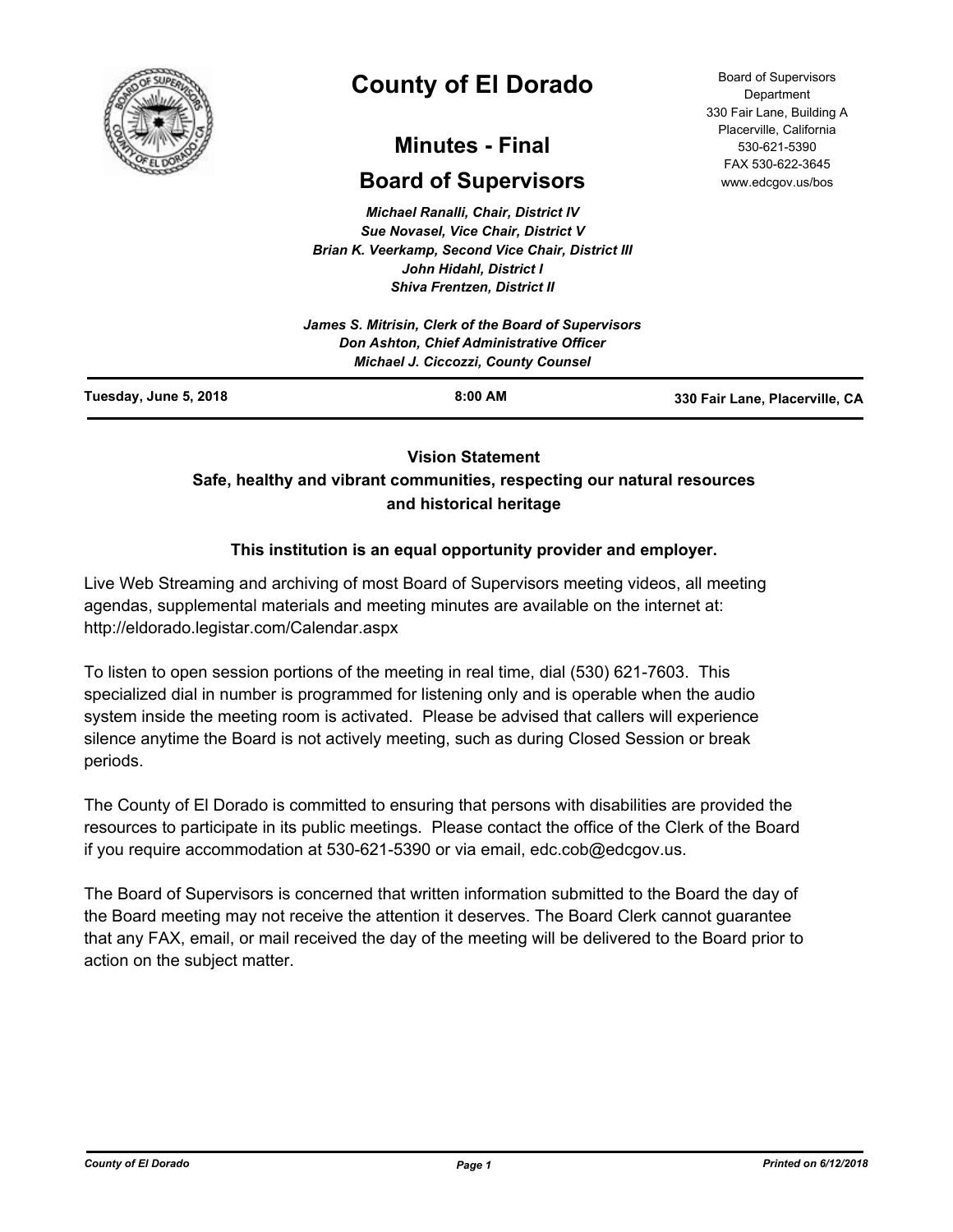The Board meets simultaneously as the Board of Supervisors and the Board of Directors of the Air Quality Management District, In-Home Supportive Services, Public Housing Authority, Redevelopment Agency and other Special Districts.

For Purposes of the Brown Act § 54954.2 (a), the numbered items on this Agenda give a brief description of each item of business to be transacted or discussed. Recommendations of the staff, as shown, do not prevent the Board from taking other action.

Materials related to an item on this Agenda submitted to the Board of Supervisors after distribution of the agenda packet are available for inspection during normal business hours in the public viewing packet located in Building A, 330 Fair Lane, Placerville or in the Board Clerk's Office located at the same address. Such documents are also available on the Board of Supervisors' Meeting Agenda webpage subject to staff's ability to post the documents before the meeting.

## **PROTOCOLS FOR PUBLIC COMMENT**

Public comment will be received at designated periods as called by the Board Chair.

Public comment on items scheduled for Closed Session will be received before the Board recesses to Closed Session.

Except with the consent of the Board, individuals shall be allowed to speak to an item only once.

On December 5, 2017 the Board adopted the following protocol relative to public comment periods:

Time for public input will be provided at every Board of Supervisors meeting. Individuals will have three minutes to address the Board. Individuals authorized by organizations will have three minutes to present organizational positions and perspectives and may request additional time, up to five minutes. At the discretion of the Board, time to speak by any individual may be extended.

A total of 20 minutes will be allocated for public comment during Open Forum and for each agenda item to be discussed. Public comment on certain agenda items designated and approved by the Board may be treated differently with specific time limits per speaker or a limit on the total amount of time designated for public comment. It is the intent of the Board that quasi-judicial matters have additional flexibility depending upon the nature of the issue.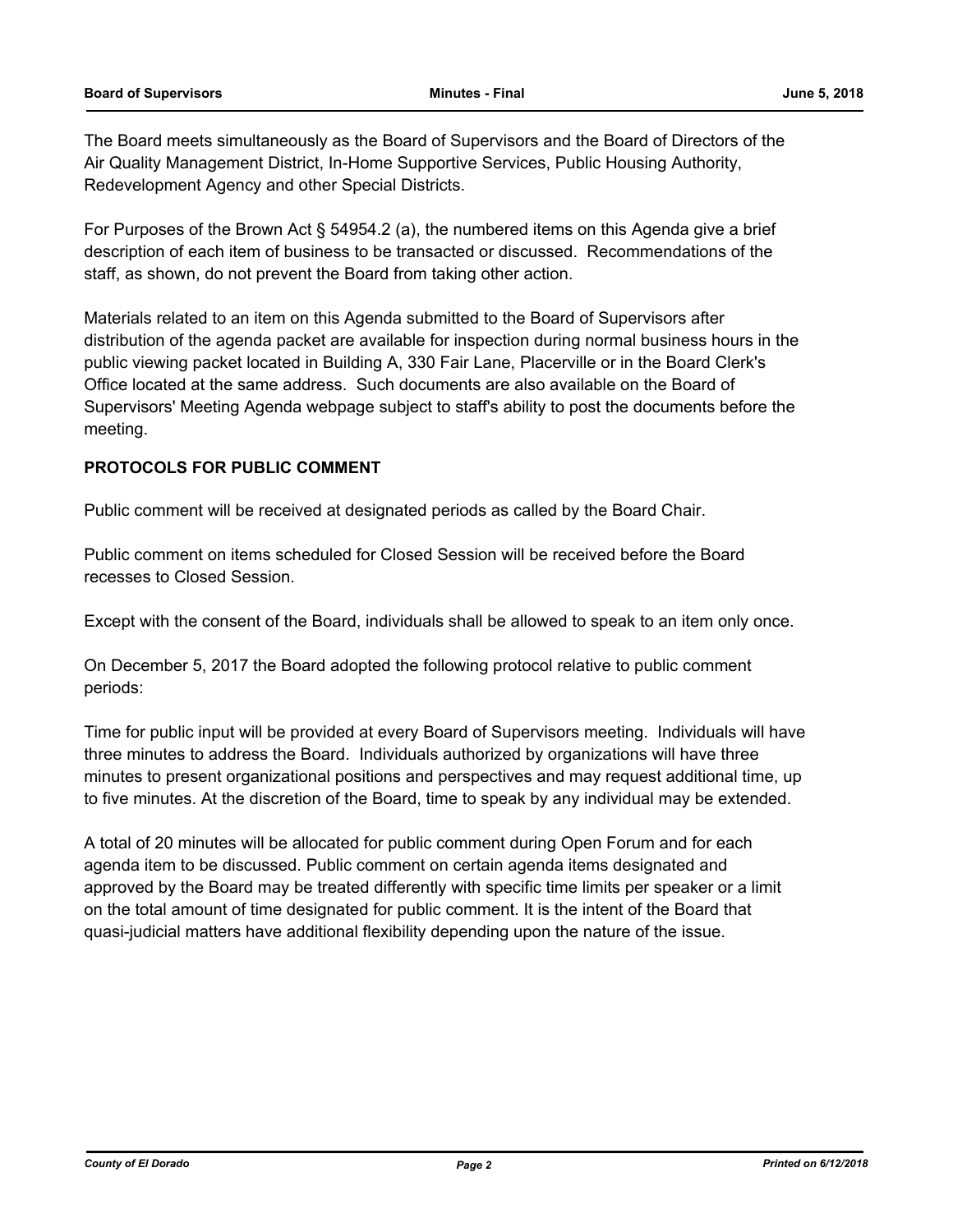Individual Board members may ask clarifying questions but will not engage in substantive dialogue with persons providing input to the Board.

If a person providing input to the Board creates a disruption by refusing to follow Board guidelines, the Chair of the Board may take the following actions.

Step 1. Request the person adhere to Board guidelines. If the person refuses, the Chair may ask the Clerk to turn off the speaker's microphone.

Step 2. If the disruption continues, the Chair may order a recess of the Board meeting.

Step 3. If the disruption continues, the Chair may order the removal of the person from the Board meeting.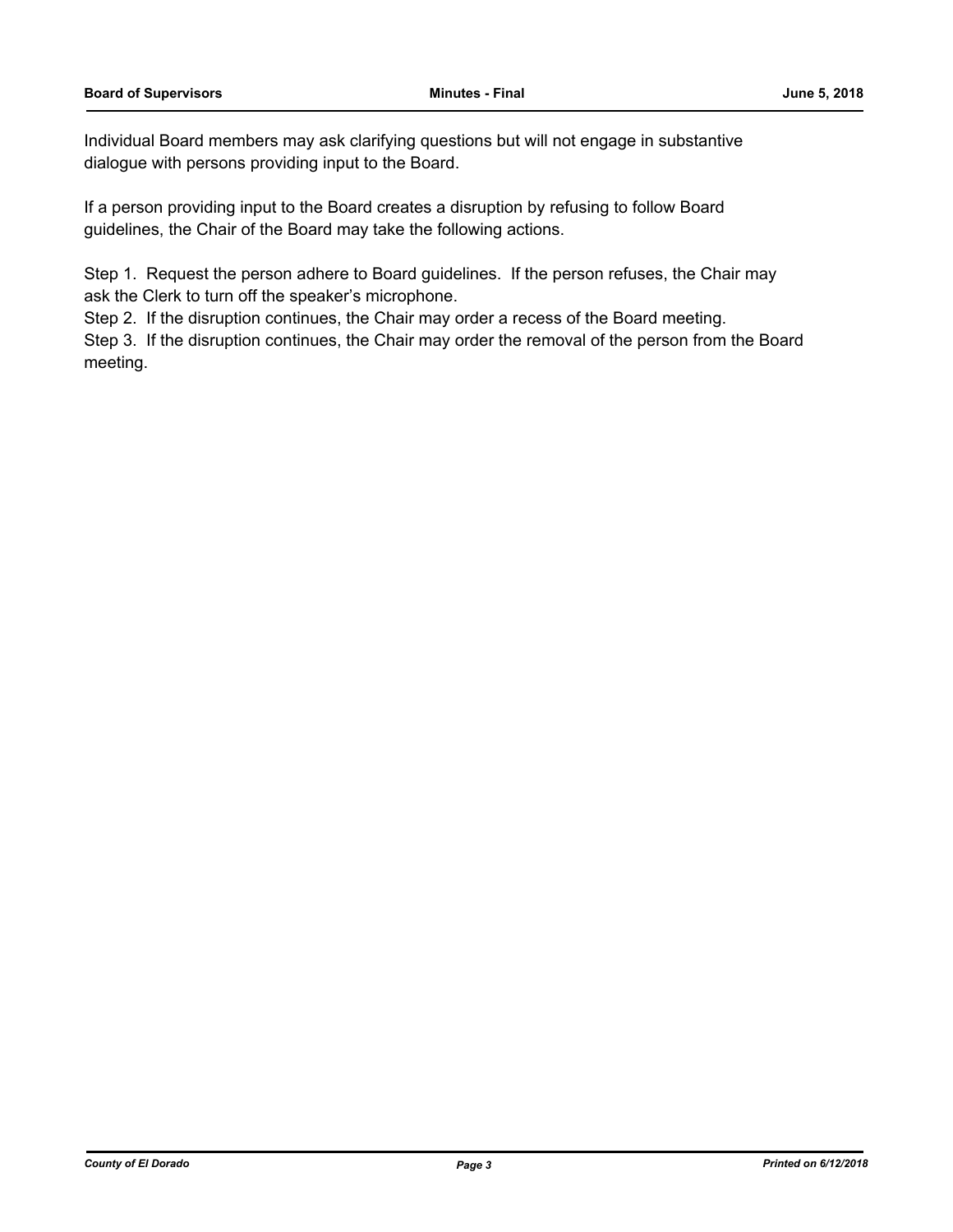#### **8:00 A.M. - CALLED TO ORDER AND RECESSED TO CLOSED SESSION**

**Present:** 4 - Supervisor Frentzen, Supervisor Ranalli, Supervisor Novasel and Supervisor Hidahl

**Absent:** 1 - Supervisor Veerkamp

#### **9:03 A.M. - RECONVENED TO OPEN SESSION AND CLOSED SESSION REPORTS**

Present: 5 - Supervisor Veerkamp, Supervisor Frentzen, Supervisor Ranalli, Supervisor Novasel and Supervisor Hidahl

#### **INVOCATION AND PLEDGE OF ALLEGIANCE TO THE FLAG**

**Pastor Craig Klatt of the Camino Adventist Church gave the Invocation. Supervisor Novasel led the Pledge of Allegiance to the Flag.**

#### **ADOPTION OF THE AGENDA AND APPROVAL OF CONSENT CALENDAR**

**A motion was made by Supervisor Veerkamp, seconded by Supervisor Novael to Adopt the Agenda and Approve the Consent Calendar with the following change: Pull item 23 for discussion.**

**Yes:** 5 - Veerkamp, Frentzen, Ranalli, Novasel and Hidahl

The Board may make any necessary additions, deletions or corrections to the agenda including moving items to or from the Consent Calendar and adopt the agenda and the Consent Calendar with one single vote. A Board member may request an item be removed from the Consent Calendar for discussion and separate Board action. At the appropriate time as called by the Board Chair, members of the public may make a comment on matters on the Consent Calendar prior to Board action.

## **OPEN FORUM**

*Public Comment: Regan, Abby*

#### [18-0943](http://eldorado.legistar.com/gateway.aspx?m=l&id=/matter.aspx?key=24291) OPEN FORUM (See Attachment)

Open Forum is an opportunity for members of the public to address the Board of Supervisors on subject matter that is not on their meeting agenda and within their jurisdiction. Public comments during Open Forum are limited to three minutes per person. Individuals authorized by organizations will have three minutes to present organizational positions and perspectives and may request additional time, up to five minutes. The total amount of time reserved for Open Forum is 20 Minutes.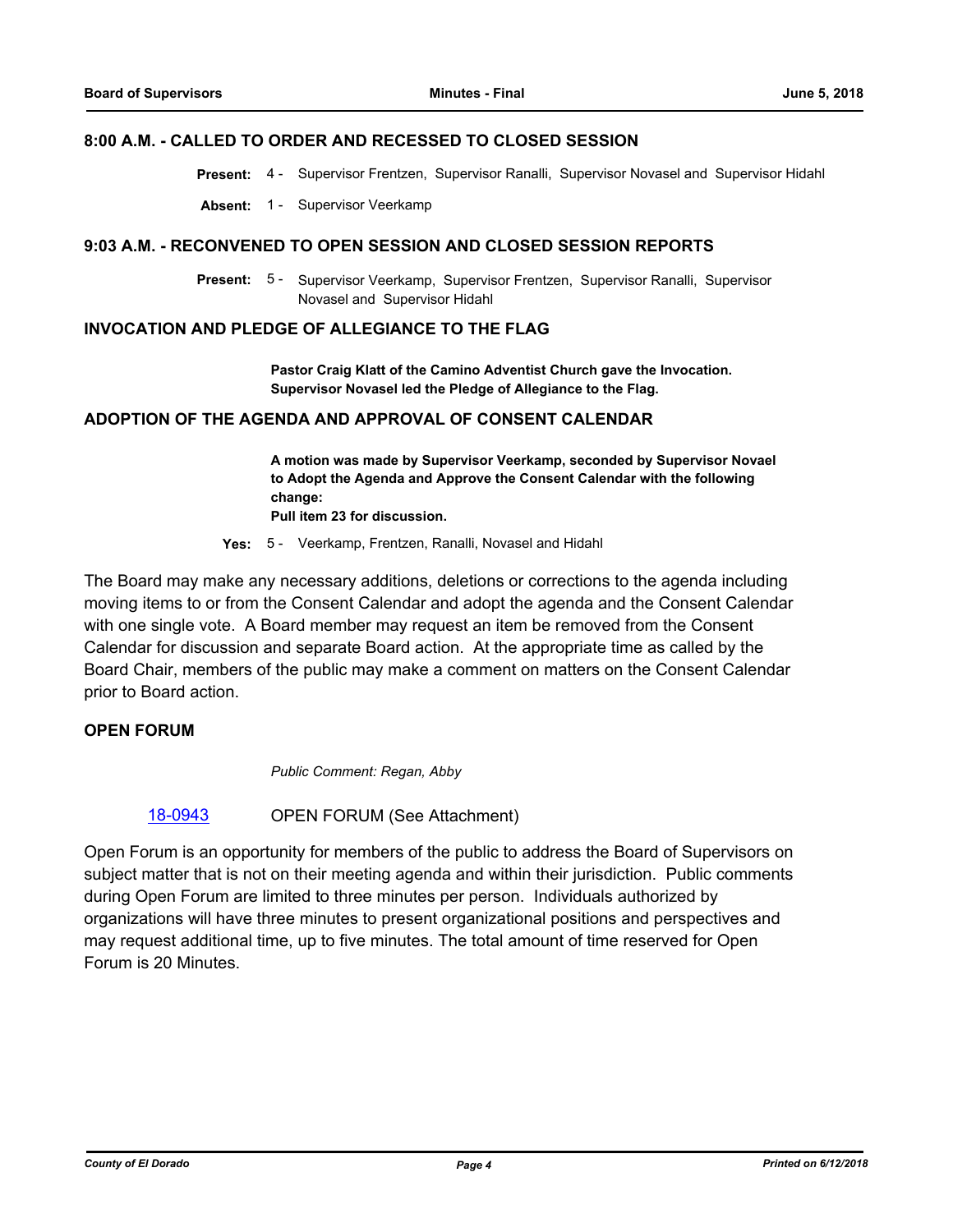## **CONSENT CALENDAR**

**1.** [18-0891](http://eldorado.legistar.com/gateway.aspx?m=l&id=/matter.aspx?key=24238) Clerk of the Board recommending the Board approve the Minutes from the regular meeting of the Board of Supervisors of May 22, 2018.

**This matter was Approved on the Consent Calendar.**

#### **GENERAL GOVERNMENT - CONSENT ITEMS**

**2.** [18-0805](http://eldorado.legistar.com/gateway.aspx?m=l&id=/matter.aspx?key=24152) Chief Administrative Office, Facilities Division, recommending the Board authorize the Purchasing Agent to sign Amendment II to Agreement for Services 273-S1511 with Architectural Nexus, Inc. to provide architectural and construction support services for the A & B Government Center renovation project extending the term to December 31, 2018. There are no changes to rates or total compensation.

**FUNDING:** Accumulated Capital Outlay Fund.

**This matter was Approved on the Consent Calendar.**

**3.** [18-0810](http://eldorado.legistar.com/gateway.aspx?m=l&id=/matter.aspx?key=24157) Chief Administrative Office, Facilities Division, recommending the Board consider the following:

> 1) Make findings pursuant to Article II, Section 210b(6) of the El Dorado County Charter that the ongoing aggregate of work to be performed is not sufficient to warrant the addition of permanent staff; and 2) Authorize the Purchasing Agent to sign Agreement for Services 2985 with Capital Engineering Consultants, Inc., to provide commissioning services as related to the Public Safety Facility Project for a not-to-exceed amount of \$111,550 and a term of three years.

**FUNDING:** Public Safety Facility Project Budget. (General Fund)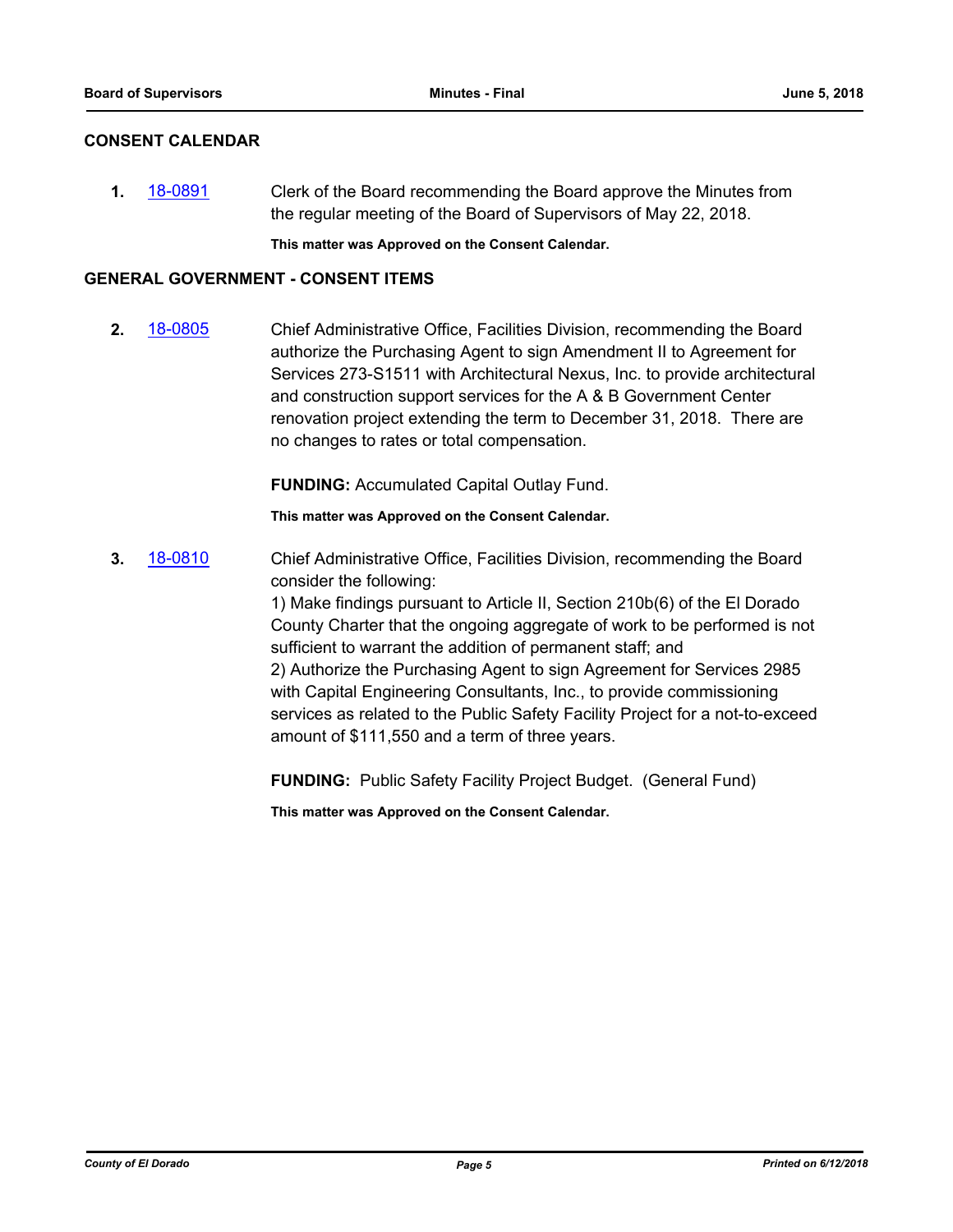| 4. | 18-0846 | Chief Administrative Office, Facilities Division, recommending the Board<br>consider the following: |
|----|---------|-----------------------------------------------------------------------------------------------------|
|    |         | 1) Approve and authorize the Chair to sign Facility Use Agreement                                   |
|    |         | 203-O1810 with Vintage Grace for the use of fifteen (15) parking spaces                             |
|    |         | for overflow parking at the Senior Center located at 990 Lassen Way, El                             |
|    |         | Dorado Hills, for the period of June 5, 2018 through June 30, 2021 at no                            |
|    |         | charge;                                                                                             |
|    |         | 2) Authorize the County Contract Administrator to exercise the option(s)                            |
|    |         | for additional terms, if determined to be in the best interest of the County;                       |
|    |         | 3) Authorize the Purchasing Agent to execute further Amendments, if any,                            |
|    |         | relating to Facility Use Agreement 203-O1810, that do not increase the                              |
|    |         | dollar amount or change the term of the Agreement, and contingent upon                              |
|    |         | approval by County Counsel and Risk Management; and                                                 |
|    |         | 4) Authorize the Chair to sign the Termination Notice concerning Facility                           |
|    |         | Use Agreement 527-O1511 with the Cornerstone Christian Church of El                                 |
|    |         | Dorado Hills for the same parking spots.                                                            |

**FUNDING:** There are no expenses associated with this Facility Use Agreement.

**This matter was Approved on the Consent Calendar.**

**5.** [18-0850](http://eldorado.legistar.com/gateway.aspx?m=l&id=/matter.aspx?key=24197) Chief Administrative Officer and Director of Human Resources recommending the Board approve and authorize the Chair to sign Resolution **110-2018** to increase the Assistant Director of Child Support Services - Chief Attorney salary by 3.85% in lieu of the option to cash-out Management Leave, consistent with the changes to other salaries of positions in the UM bargaining group.

**FUNDING:** State and Federal Funds.

**Resolution 110-2018 was Adopted upon Approval of the Consent Calendar.**

**6.** [18-0843](http://eldorado.legistar.com/gateway.aspx?m=l&id=/matter.aspx?key=24190) Chief Administrative Office, Procurement and Contracts Division, presenting a list of County surplus property and recommending the Board so declare and authorize disposal of same in accordance with the procedures outlined in the County's Purchasing Ordinance, Chapter 3.12 and Section 3.12.220 thereof.

**FUNDING:** Various.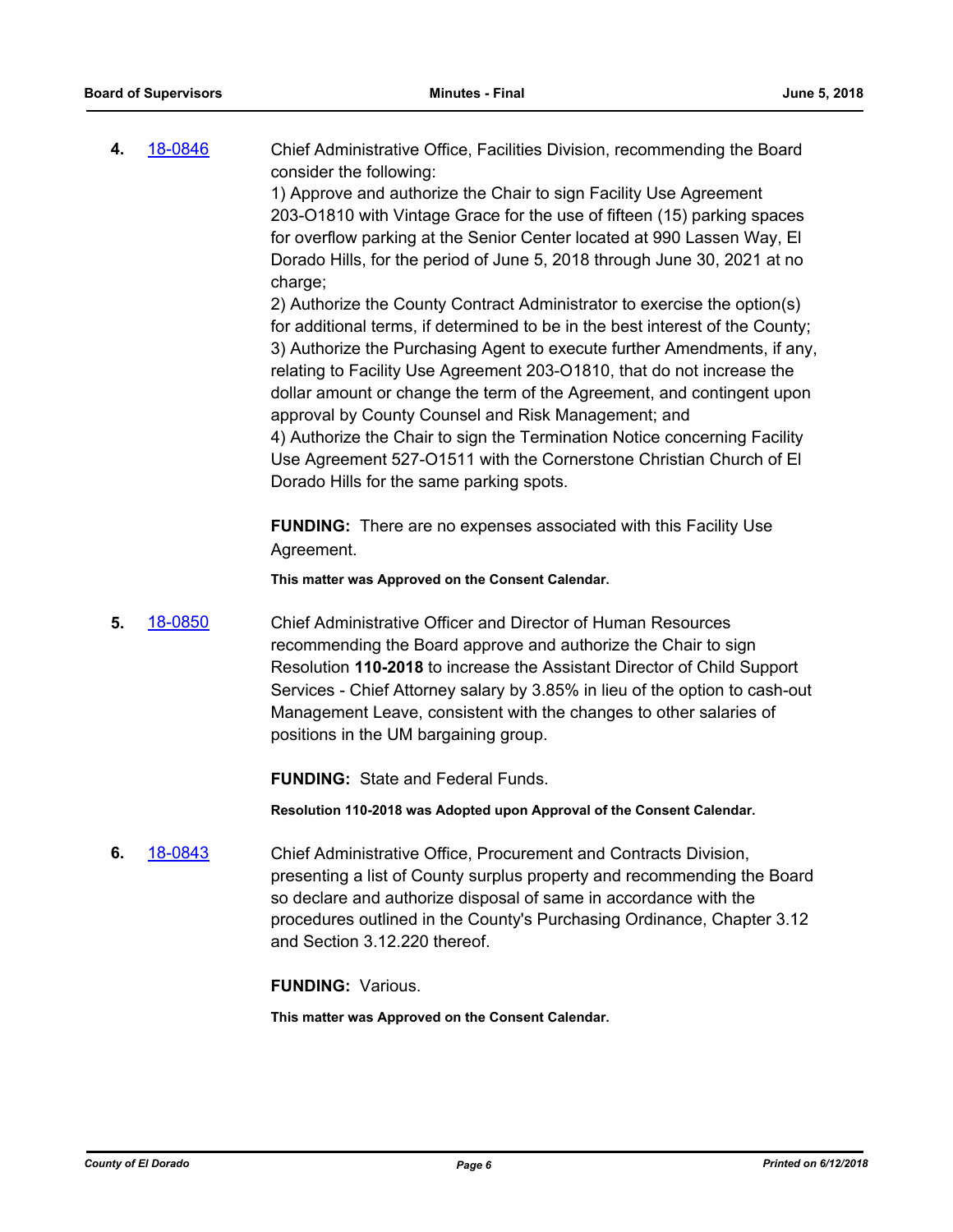**7.** [18-0816](http://eldorado.legistar.com/gateway.aspx?m=l&id=/matter.aspx?key=24163) Vacation Home Rental Ad Hoc Committee recommending the Board approve the **Final Passage** (Second Reading) of Ordinance **5085** amending Chapter 5.56 of the County ordinance code related to Vacation Home Rentals in the Lake Tahoe Basin to apply the chapter's provisions to the entire unincorporated area of the County and to incorporate revisions approved in concept by the Board of Supervisors on May 2, 2018. (Cont. 5/22/18, Item 32)

**Ordinance 5085 was Adopted upon Approval of the Consent Calendar.**

**8.** [18-0720](http://eldorado.legistar.com/gateway.aspx?m=l&id=/matter.aspx?key=24066) Clerk of the Board recommending the Board approve the continuation of perpetual agreement 509-S1711 (FENIX 944) with Municipal Code Corporation for ongoing ordinance code codification services. The annual cost associated with this perpetual agreement is estimated at \$15,000 and is wholly dependent upon the volume and length of ordinances to be codified throughout the year.

**FUNDING:** General Fund.

**This matter was Approved on the Consent Calendar.**

**9.** [18-0864](http://eldorado.legistar.com/gateway.aspx?m=l&id=/matter.aspx?key=24211) County Counsel recommending the Board approve without change the previously-adopted billing rates for County Counsel attorneys to invoice outside entities for recovery of costs incurred in defending the County from challenges to development project approvals.

**FUNDING:** Reimbursement to County.

**This matter was Approved on the Consent Calendar.**

**10.** [18-0756](http://eldorado.legistar.com/gateway.aspx?m=l&id=/matter.aspx?key=24103) Human Resources Department recommending the Board approve the revised minimum qualification language for the existing Sr. Human Resources Analyst classification specification.

#### **FUNDING:** N/A

**This matter was Approved on the Consent Calendar.**

**11.** [18-0895](http://eldorado.legistar.com/gateway.aspx?m=l&id=/matter.aspx?key=24242) Human Resources Department recommending the Board approve a corrected Fair Labor Standards Act designation for the Sr. Investigator (Public Defender) class specification.

#### **FUNDING:** N/A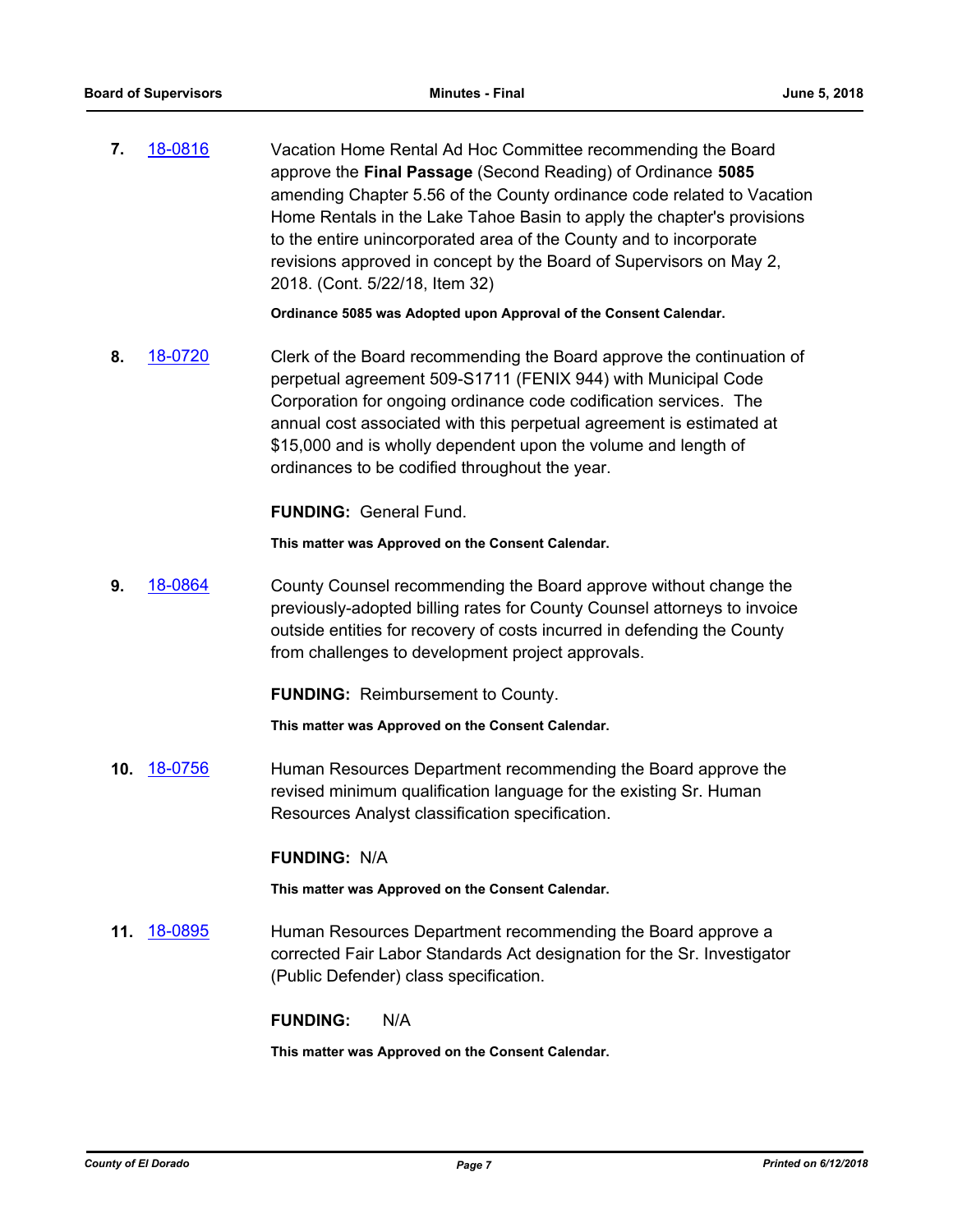|     | 12. 18-0893 | Community Development Services, Administration and Finance and<br>Department of Transportation, and Human Resources Department<br>recommending the Board adopt and authorize the Chair to sign<br>Resolution 113-2018, amending the Authorized Personnel Allocation<br>Resolution 109-2017 for the Human Resources Department, Community<br>Development Services, Administration and Finance and Department of<br>Transportation to:                                                                              |
|-----|-------------|-------------------------------------------------------------------------------------------------------------------------------------------------------------------------------------------------------------------------------------------------------------------------------------------------------------------------------------------------------------------------------------------------------------------------------------------------------------------------------------------------------------------|
|     |             | 1) Delete 2.0 vacant full-time equivalent Administrative Technician<br>positions from Department of Transportation's allocations;<br>2) Add 0.2 equivalent Administrative Technician position to Community<br>Development Services, Administration and Finance;<br>3) Add 1.0 full-time equivalent Human Resources Technician position to<br>Human Resources Department's allocations;<br>4) Direct that the above changes be added to the FY 2018-19 Position                                                    |
|     |             | Allocation Schedule; and<br>5) Provide authorization to the Director of Human Resources to make, if<br>needed, any technical corrections to the authorized personnel allocations<br>for Human Resources and the Department of Transportation.                                                                                                                                                                                                                                                                     |
|     |             | <b>FUNDING:</b> Various Funding Streams (Non-General Fund, Road Fund,<br>Permit Fees, General Fund, Cemetery Fees)                                                                                                                                                                                                                                                                                                                                                                                                |
|     |             | Resolution 113-2018 was Adopted upon Approval of the Consent Calendar.                                                                                                                                                                                                                                                                                                                                                                                                                                            |
|     | 13. 18-0717 | Treasurer-Tax Collector recommending the Board discharge the<br>Treasurer-Tax Collector's Office from further accountability to collect the<br>debts listed on the attached Discharge of Accountability Report in the<br>amount of \$336,126.21, pursuant to Government Code Sections 25257<br>through 25259. These debts are deemed uncollectible due to death of<br>debtor or bankruptcy. The Board is also asked to direct the County<br>Auditor to adjust any charge against the Department in a like amount. |
|     |             | <b>FUNDING:</b><br>N/A                                                                                                                                                                                                                                                                                                                                                                                                                                                                                            |
|     |             | This matter was Approved on the Consent Calendar.                                                                                                                                                                                                                                                                                                                                                                                                                                                                 |
| 14. | 18-0909     | Supervisor Novasel recommending the Board authorize the Chief<br>Administrative Officer to work with the City of South Lake Tahoe, State<br>and Federal Legislatures, Charter Communications and the Federal<br>Communications Commission to revise the Designated Market Area for<br>South Lake Tahoe, as well as any other options, so that South Lake<br>Tahoe is included within the Sacramento region instead of the                                                                                         |

**This matter was Approved on the Consent Calendar.**

Reno/Nevada region.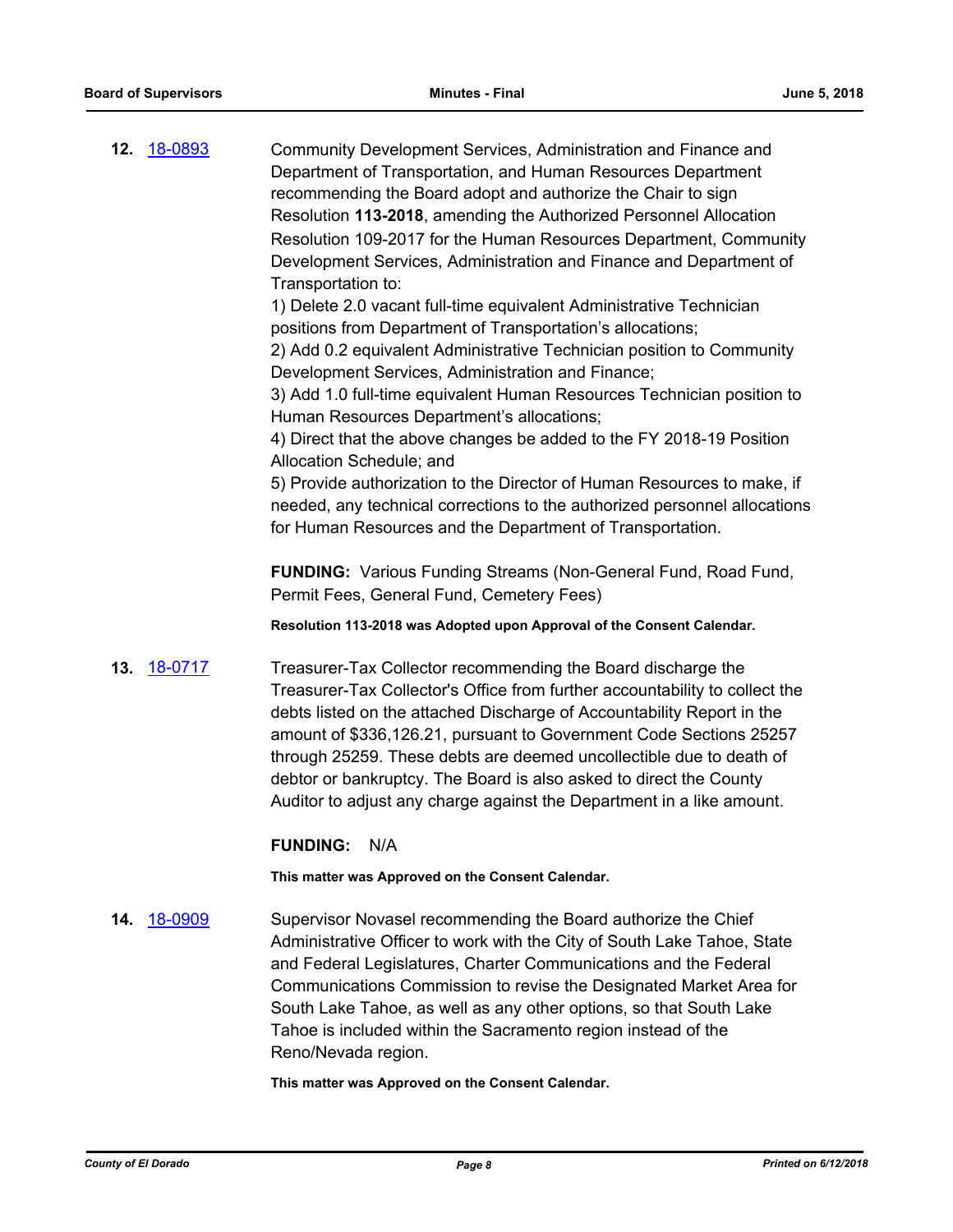**15.** [16-0305](http://eldorado.legistar.com/gateway.aspx?m=l&id=/matter.aspx?key=20961) Supervisor Ranalli recommending the Board find that a state of emergency continues to exist in El Dorado County as a result of unprecedented tree mortality due to drought conditions and related bark beetle infestations. (Cont. 5/22/18, Item 15)

**This matter was Approved on the Consent Calendar.**

**16.** [18-0703](http://eldorado.legistar.com/gateway.aspx?m=l&id=/matter.aspx?key=24047) Supervisor Ranalli recommending the Board: 1) Approve and authorize Chair to sign a Proclamation designating June 14-17, 2018, as "El Dorado County Fair Week" in the County of El Dorado; and

> 2) Encourage Board members and members of the community to attend the ribbon cutting ceremony for the opening of the El Dorado County Fair on Thursday, June 14, 2018, promptly at 11:45 a.m. at the El Dorado County Fairgrounds, Green Gate, located at 100 Placerville Drive in Placerville; and,

> 3) Encourage Board members to attend the annual luncheon provided by the El Dorado County Fair Board of Directors immediately following the ribbon cutting ceremony.

**This matter was Approved on the Consent Calendar.**

**17.** [18-0856](http://eldorado.legistar.com/gateway.aspx?m=l&id=/matter.aspx?key=24203) Supervisor Ranalli recommending the Board approve and authorize the Chair to sign a Proclamation recognizing Thursday, June 14, 2018, as Flag Day and as the 64th Anniversary of President Dwight D. Eisenhower's signature of the Joint Resolution that amended the Pledge of Allegiance to include the words "under God."

#### **This matter was Approved on the Consent Calendar.**

**18.** [18-0855](http://eldorado.legistar.com/gateway.aspx?m=l&id=/matter.aspx?key=24202) Supervisor Veerkamp recommending the Board approve direction to staff to begin work on the next 3-year contract with the Hwy 50 Association to support the Annual Wagon Train event pursuant to General Plan Element, Parks and Recreation, Objective 9.3.5: Historical Events. "The County shall actively encourage major events relating to the County's history and way of life such as historical reenactment of the Pony Express and wagon trains, agricultural festivities, and historical fairs."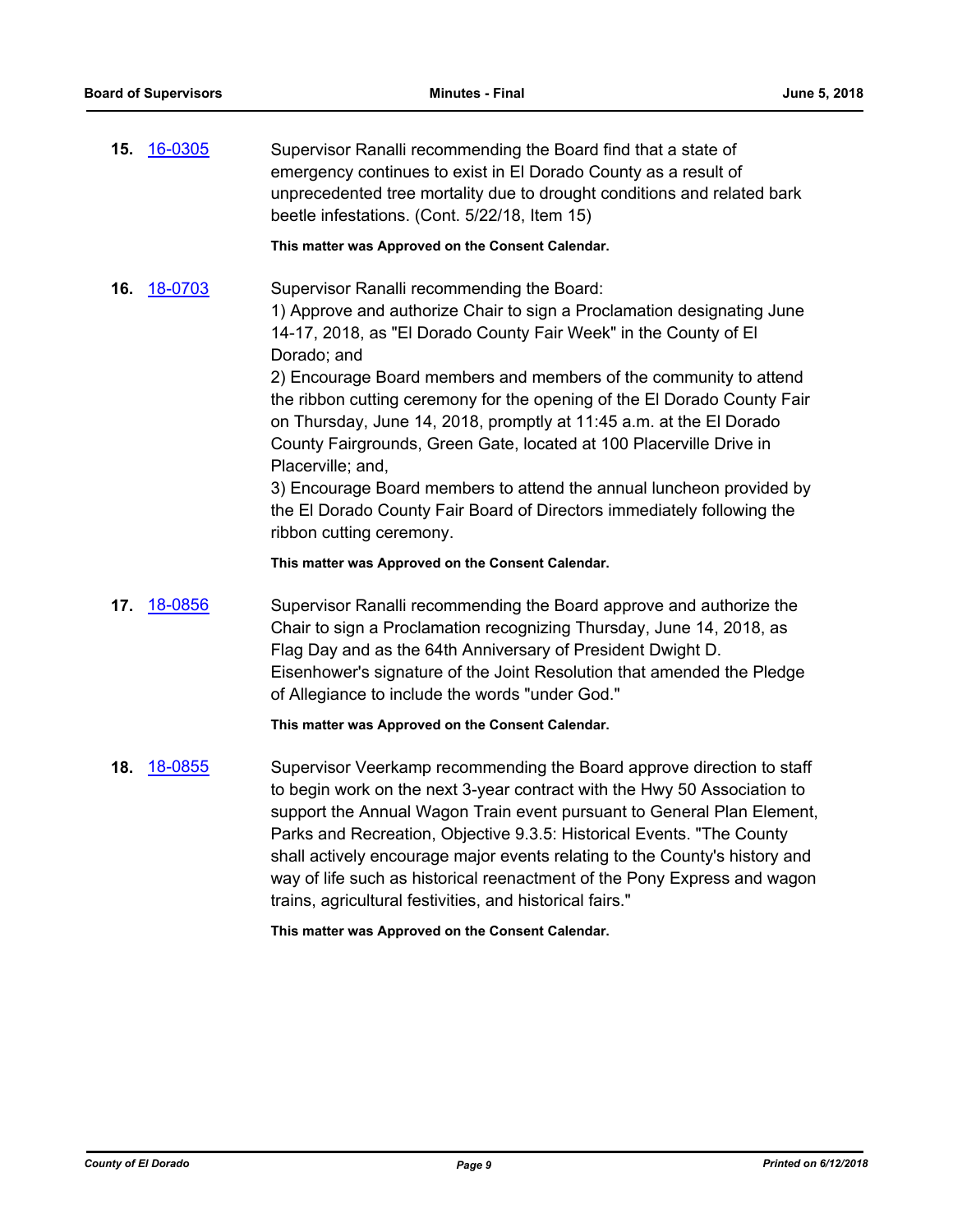#### **HEALTH AND HUMAN SERVICES - CONSENT ITEMS**

**19.** [18-0097](http://eldorado.legistar.com/gateway.aspx?m=l&id=/matter.aspx?key=23439) Health and Human Services Agency, recommending the Board: 1) Approve and authorize the Chair to sign Agreement for Services 2082 with LocumTenens.com, LLC for the provision of medical practitioners for Behavioral Health Services, upon execution and shall continue through August 31, 2021, with a maximum contractual obligation of \$750,000 and 2) Authorize the Purchasing Agent or their designee to execute further documents relating to Agreement for Services 2082, including amendments which do not increase the maximum dollar amount or term of the Agreement, and contingent upon approval by County Counsel and Risk Management.

> **FUNDING:** State (including Mental Health Services Act) and Federal Funding.

**This matter was Approved on the Consent Calendar.**

**20.** [18-0759](http://eldorado.legistar.com/gateway.aspx?m=l&id=/matter.aspx?key=24106) Health and Human Services Agency, recommending the Board adopt and authorize the Chair to sign Resolution **109-2018**, to replace Resolution 126-035-2017, which supports the No Place Like Home Technical Assistance Grant application, correcting a typographical error and thereby fulfilling a requirement of the California Department of Housing and Community Development.

**FUNDING:** State Funding.

**Resolution 109-2018 was Adopted upon Approval of the Consent Calendar.**

**21.** [18-0870](http://eldorado.legistar.com/gateway.aspx?m=l&id=/matter.aspx?key=24217) Library Department recommending the Board approve and authorize the Purchasing Agent to sign, the following perpetual agreements for Fiscal Year 2018-19 for a total amount of \$151,500:

> 1) Agreement 86 with OCLC, Inc. for ongoing online cataloging in the amount of \$9,500;

2) Agreement 350 with SirsiDynix for the Library integrated software system in the amount of \$60,000;

3) Agreement 651 with CALIFA for public internet access in the amount of \$70,000; and

4) Agreement 2074 with TechLogic Corporation for maintenance and technical support for the automated materials handling system in the amount of \$12,000.

**FUNDING:** General Fund and CSA 10.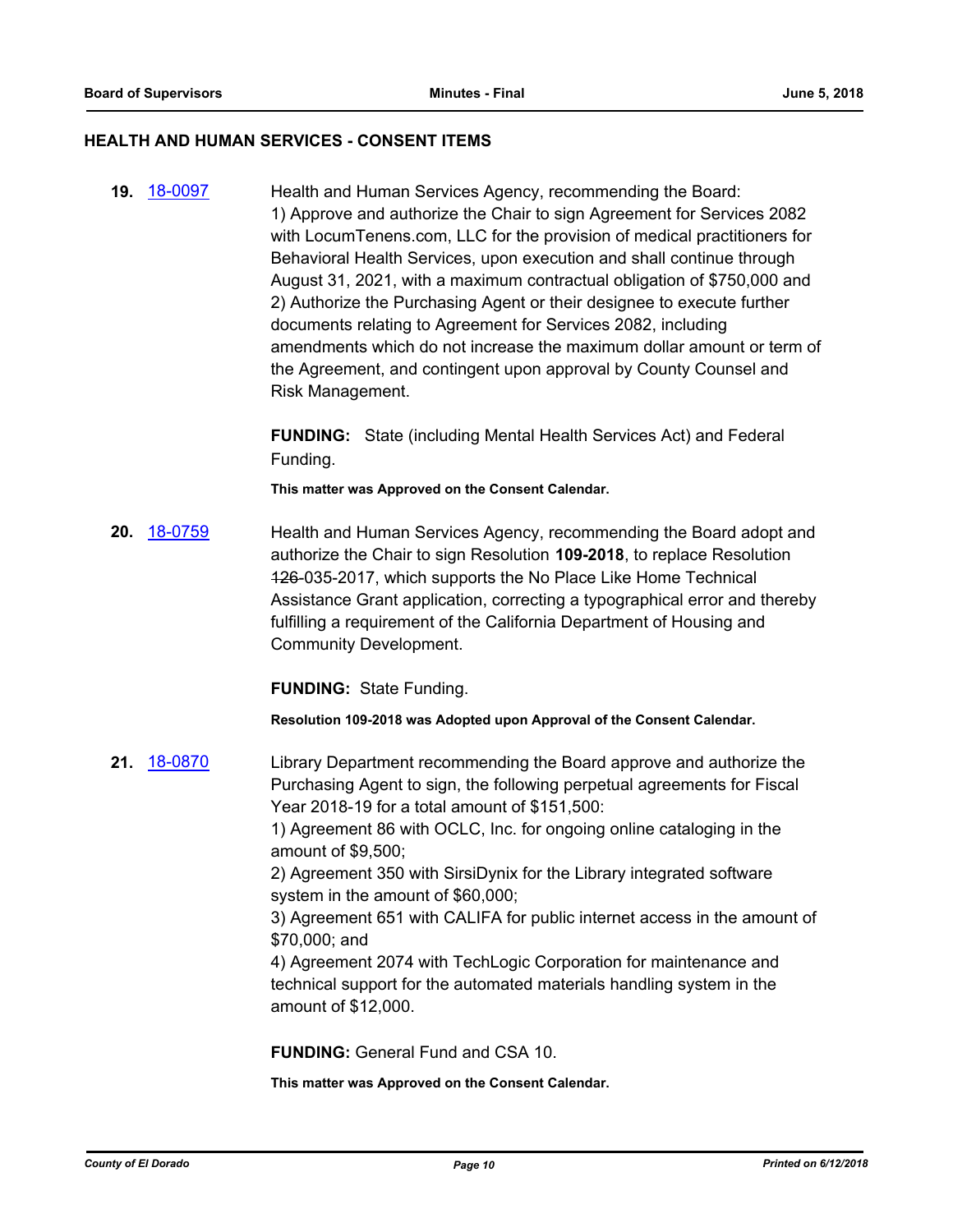#### **LAND USE AND DEVELOPMENT - CONSENT ITEMS**

**22.** [18-0679](http://eldorado.legistar.com/gateway.aspx?m=l&id=/matter.aspx?key=24024) Human Resources Department and Community Development Services, Administration and Finance Division, recommending the Board adopt and authorize the Chair to sign Resolution **112-2018**, amending the Authorized Personnel Allocation Resolution 109-2017 for the Community Development Services, Administration and Finance Division, to: 1) Delete 1.0 vacant full-time equivalent Fiscal Technician position; 2) Delete 1.0 vacant full-time equivalent Fiscal Services Supervisor position;

3) Delete 1.0 vacant full-time equivalent Fiscal Assistant I;

4) Delete 1.0 vacant full-time equivalent Senior Office Assistant;

5) Add 1.0 full-time equivalent Accountant I/II allocation;

6) Add 1.0 full-time equivalent Supervising Accountant/Auditor allocation;

7) Add 1.0 full-time equivalent Administrative Technician;

8) Direct that the above changes be added to the Fiscal Year 2018-19 Position Allocation Schedule; and

9) Provide authorization to the Director of Human Resources to make, if needed, any technical corrections to the authorized personnel allocations for the Community Development Services, Administration and Finance Division.

**FUNDING:** Various Funding Streams (General Fund, Non-General Fund, Road Fund, Permit Fees, and Taxes)

**Resolution 112-2018 was Adopted upon Approval of the Consent Calendar.**

**23.** [18-0234](http://eldorado.legistar.com/gateway.aspx?m=l&id=/matter.aspx?key=23576) Community Development Services, Department of Transportation, recommending the Board adopt a new policy, A-8, Payment or Reimbursement to Consulting Parties on County Projects, formalizing the position of El Dorado County on providing payment or reimbursement to interested third parties requesting consultation prior to and during review under the California Environmental Quality Act (AB 52) and National Environmental Policy Act, for projects in the County.

## **FUNDING:** N/A

*Public Comment: M. McAdams*

**A motion was made by Supervisor Frentzen, seconded by Supervisor Novasel to Approve this matter.**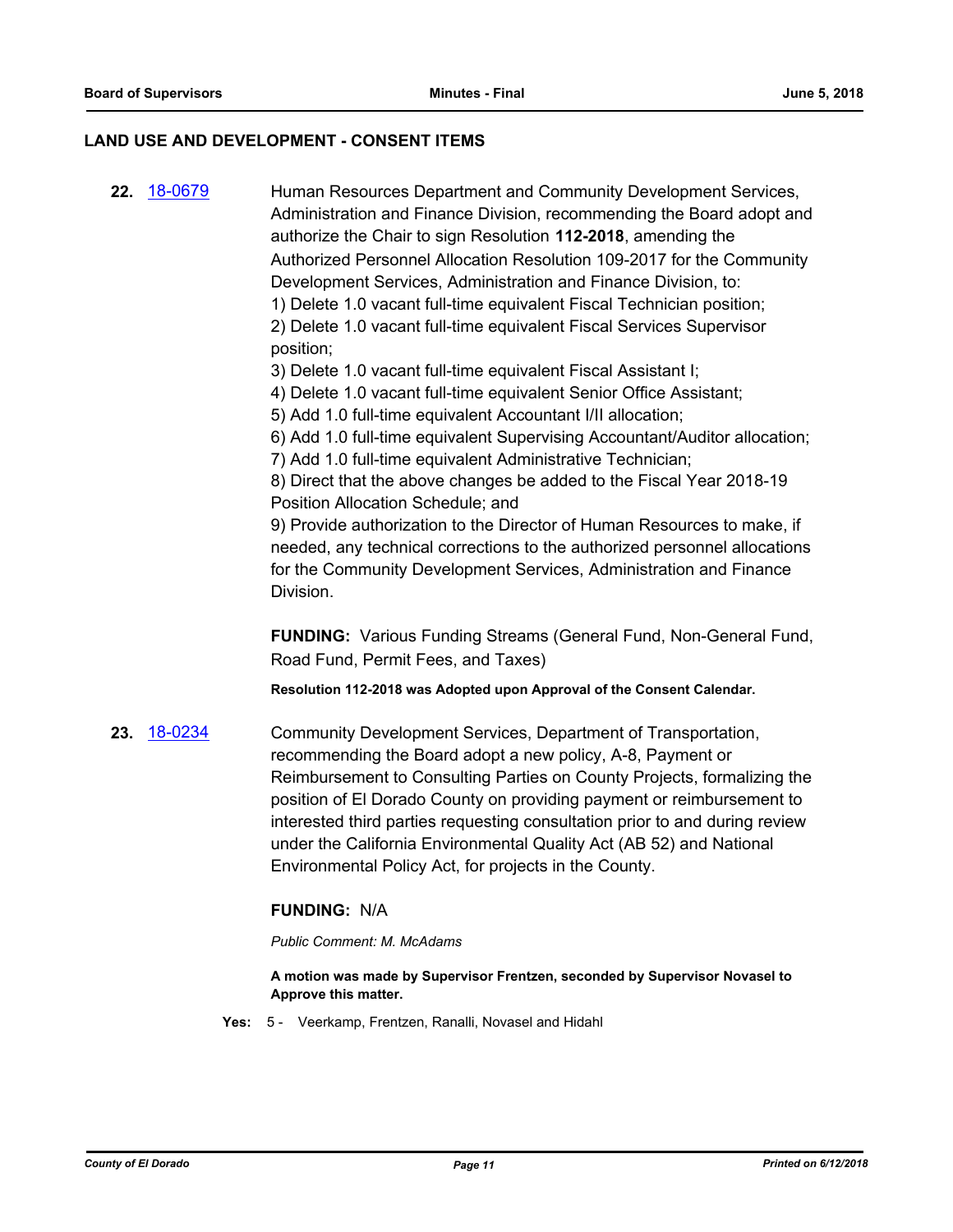|     | <b>24.</b> 18-0515 | Community Development Services, Department of Transportation,<br>recommending the Board consider the following:<br>1) Accept the subdivision improvements for The Promontory Village 5 -<br>Unit 2, as complete;<br>2) Reduce Performance Bond with Bond Rider 08823999 to<br>\$870,576.36, which is ten percent of the total cost of the subdivision<br>improvements. This amount guarantees against any defective work, labor<br>done, or defective material furnished, which is to be released after one<br>year if no claims are made;<br>3) Hold Laborers & Materialmens Bond with Bond Rider 08823999 in the<br>amount of \$4,352,881.79 for six months to guarantee payments to<br>persons furnishing labor, materials, or equipment; and<br>4) Authorize the Clerk of the Board to release the respective Bonds after<br>the required time period.                                                                                                               |
|-----|--------------------|--------------------------------------------------------------------------------------------------------------------------------------------------------------------------------------------------------------------------------------------------------------------------------------------------------------------------------------------------------------------------------------------------------------------------------------------------------------------------------------------------------------------------------------------------------------------------------------------------------------------------------------------------------------------------------------------------------------------------------------------------------------------------------------------------------------------------------------------------------------------------------------------------------------------------------------------------------------------------|
|     |                    | <b>FUNDING:</b> Developer Funds. (No Federal Funds)                                                                                                                                                                                                                                                                                                                                                                                                                                                                                                                                                                                                                                                                                                                                                                                                                                                                                                                      |
|     |                    | This matter was Approved on the Consent Calendar.                                                                                                                                                                                                                                                                                                                                                                                                                                                                                                                                                                                                                                                                                                                                                                                                                                                                                                                        |
| 25. | 18-0516            | Community Development Services, Department of Transportation,<br>recommending the Board consider the following:<br>1) Accept the subdivision improvements for The Promontory Village 5 -<br>Unit 3, as complete;<br>2) Reduce Performance Bond with Bond Rider SU5018925 to<br>\$438,077.06, which is ten percent of the total cost of the subdivision<br>improvements. This amount guarantees against any defective work, labor<br>done, or defective material furnished, which is to be released after one<br>year if no claims are made;<br>3) Hold Laborers & Materialmens Bond with Bond Rider SU5018925 in<br>the amount of \$2,190,385.30 for six months to guarantee payments to<br>persons furnishing labor, materials, or equipment; and<br>4) Authorize the Clerk of the Board to release the respective Bonds after<br>the required time period.<br><b>FUNDING: Developer Funds. (No Federal Funds)</b><br>This matter was Approved on the Consent Calendar. |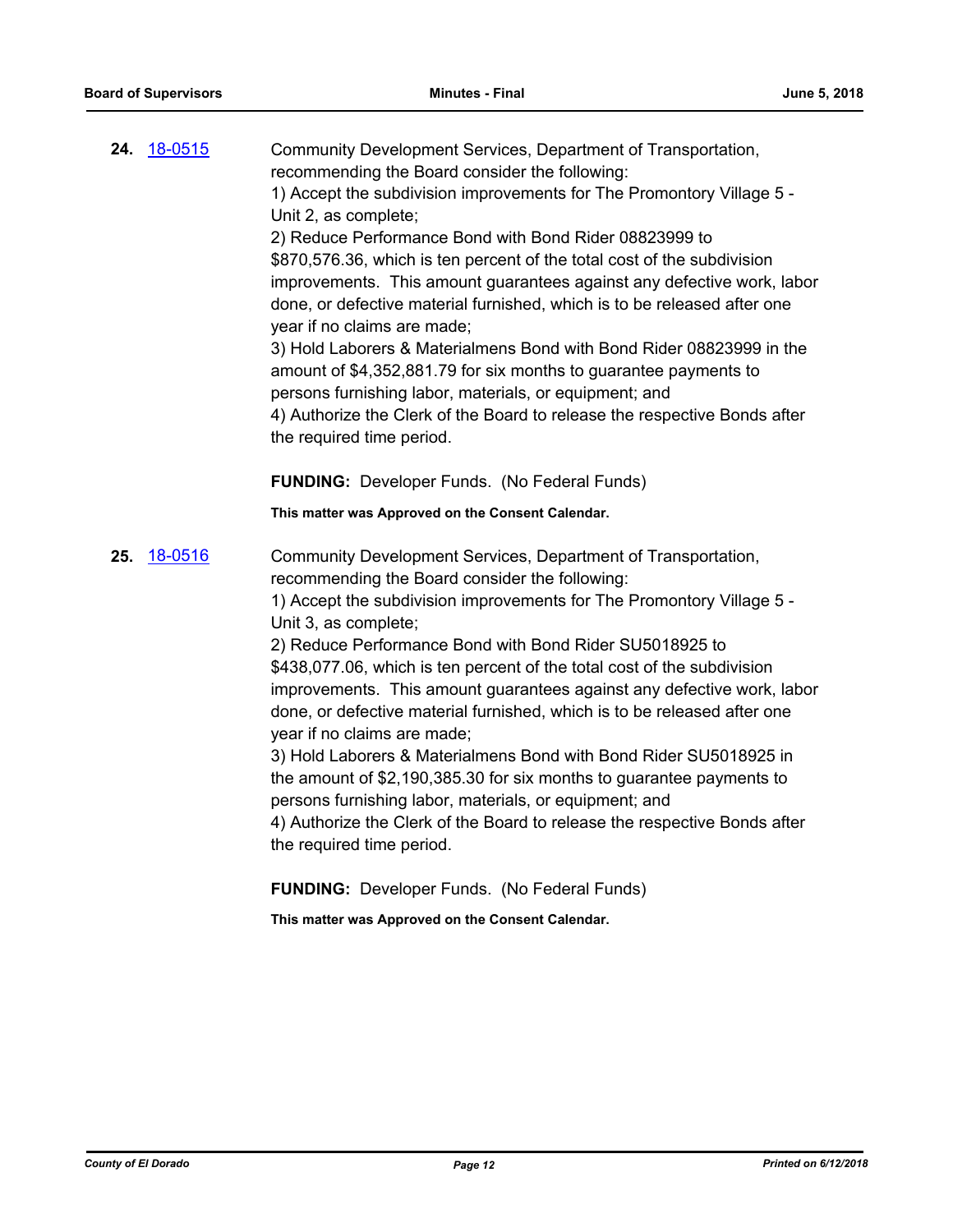|     | 26. 18-0617 | Community Development Services, Department of Transportation,<br>recommending the Board consider the following:<br>1) Authorize the Chair to sign Maintenance Agreement 18-54827<br>between the California Department of Transportation and El Dorado<br>County, defining the obligations for installing and maintaining a gateway<br>monument sign on U.S. Highway 50 (US 50) welcoming travelers to<br>Pollock Pines;<br>2) Authorize the Chair to sign Maintenance Agreement 18-54826<br>between the Community Economic Development Association of Pollock<br>Pines and El Dorado County, defining the obligations for installing and<br>maintaining a gateway monument sign on US 50 welcoming travelers to<br>Pollock Pines; and<br>3) Adopt and authorize the Chair to sign Resolution 111-2018 endorsing<br>the gateway monument sign in Pollock Pines. |
|-----|-------------|----------------------------------------------------------------------------------------------------------------------------------------------------------------------------------------------------------------------------------------------------------------------------------------------------------------------------------------------------------------------------------------------------------------------------------------------------------------------------------------------------------------------------------------------------------------------------------------------------------------------------------------------------------------------------------------------------------------------------------------------------------------------------------------------------------------------------------------------------------------|
|     |             | <b>FUNDING: Road Fund (Maintenance Only).</b>                                                                                                                                                                                                                                                                                                                                                                                                                                                                                                                                                                                                                                                                                                                                                                                                                  |
|     |             | This matter was Approved and Resolution 111-2018 was Adopted upon Approval<br>of the Consent Calendar.                                                                                                                                                                                                                                                                                                                                                                                                                                                                                                                                                                                                                                                                                                                                                         |
| 27. | 18-0728     | Community Development Services, Department of Transportation,<br>recommending the Board consider the following:<br>1) Approve and authorize the Chair to sign the Notice of Acceptance with<br>Trinity River Construction, Inc., for the Fort Jim Sinkhole Project, PW<br>17-31167, CIP 78702, Contract 938; and<br>2) Approve and authorize the Clerk of the Board to release the Payment<br>and Performance Bonds to the Surety upon notification from the<br>Department of Transportation, after the one-year guarantee period.                                                                                                                                                                                                                                                                                                                             |

**FUNDING:** Local and State discretionary Road funding initially (100%), with Transportation staff working with the Federal Emergency Management Agency and California Office of Emergency Services to obtain reimbursement of up to 93.75% of total project costs. (Local/State/Federal)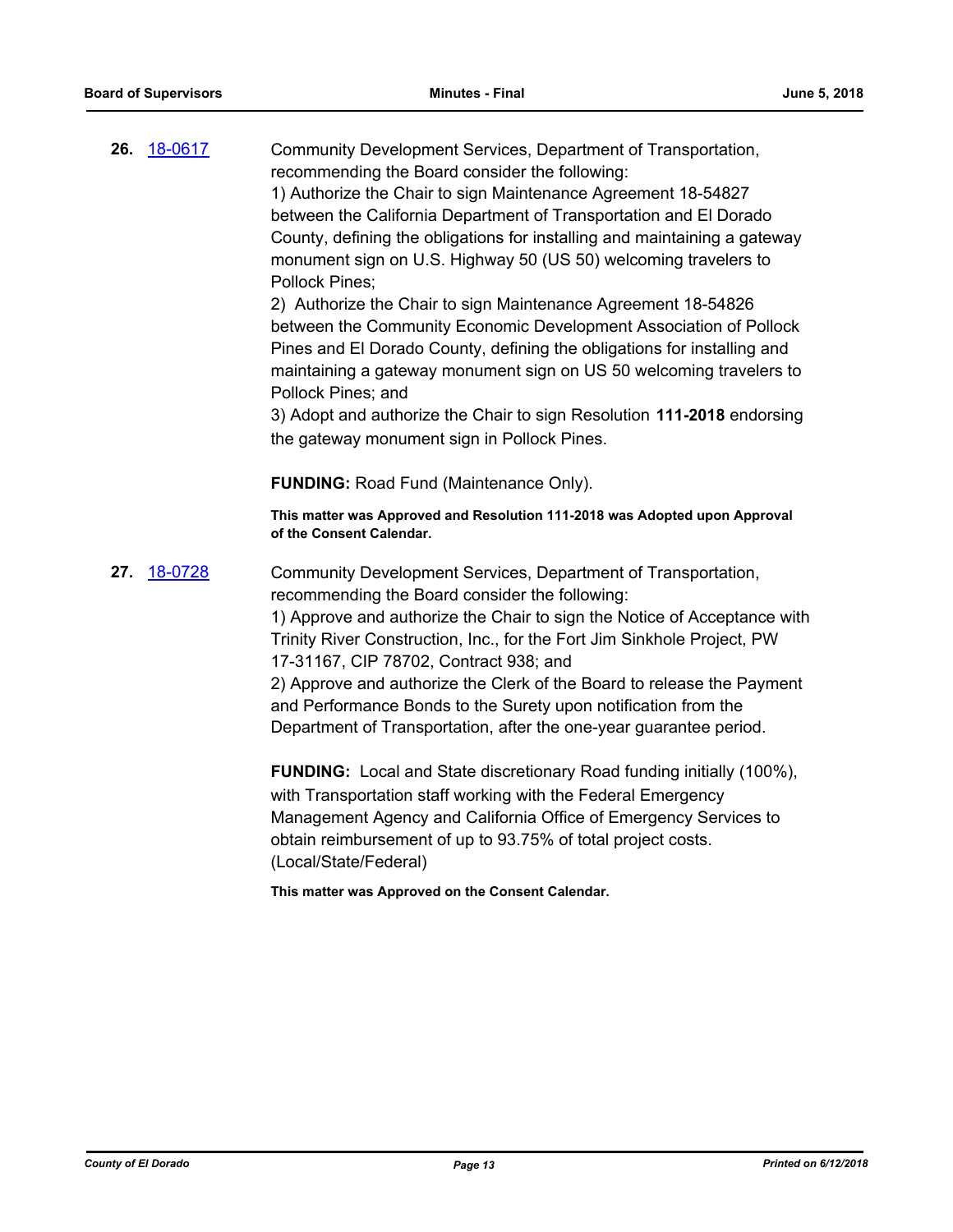**28.** [18-0730](http://eldorado.legistar.com/gateway.aspx?m=l&id=/matter.aspx?key=24077) Community Development Services, Department of Transportation, recommending the Board consider the following pertaining to the New York Creek Trail East - Phase 2 Project, Contract PW 15-31108, CIP 72308: 1) Approve and adopt the Plans and Contract Documents and authorize the Chair to sign the Plans; and

2) Authorize advertisement for construction bids.

**FUNDING:** Congestion Mitigation and Air Quality Program (99.79%) (Federal Funds), and Accumulative Capital Outlay (.21%) (ACO Funds).

**This matter was Approved on the Consent Calendar.**

**29.** [18-0757](http://eldorado.legistar.com/gateway.aspx?m=l&id=/matter.aspx?key=24104) Community Development Services, Department of Transportation, recommending the Board adopt and authorize the Chair to sign Resolution **108-2018** the Local Agency Disadvantaged Business Enterprise Annual Submittal Form for Federal Fiscal Year 2018-19, and further to authorize the Community Development Services, Department of Transportation to submit said Form to the California Department of Transportation.

**Resolution 108-2018 was Adopted upon Approval of the Consent Calendar.**

**30.** [18-0777](http://eldorado.legistar.com/gateway.aspx?m=l&id=/matter.aspx?key=24124) Community Development Services, Department of Transportation, recommending the Board consider the following pertaining to the Pony Express Trail Slipout, Contract PW 18-31214, CIP 78718, Contract 2726: 1) Approve and adopt the Plans and Contract Documents and authorize the Chair to sign the Plans; and

2) Authorize advertisement for construction bids.

**FUNDING:** Local and State discretionary Road funding initially (100%), with Transportation staff working with the Federal Emergency Management Agency and California Office of Emergency Services to obtain reimbursement of up to 93.75% of total project costs. The project also proposes Additive Alternate Schedule B work that extends the project limits and if approved would be funded with Road Fund. (Local, State, and Federal)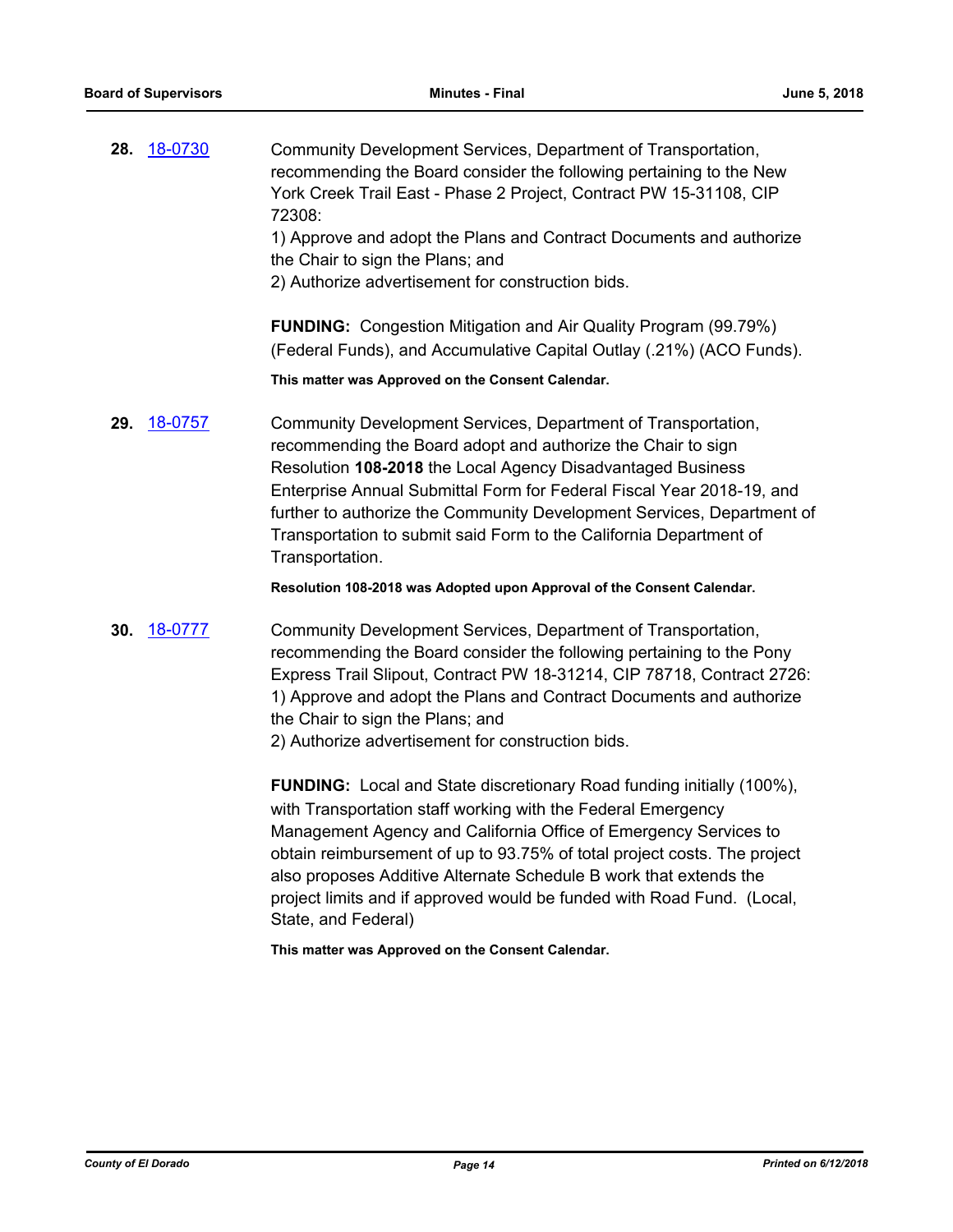**31.** [18-0608](http://eldorado.legistar.com/gateway.aspx?m=l&id=/matter.aspx?key=23953) Planning and Building Department, Housing, Community and Economic Development Program recommending the Board receive and file the Traffic Impact Mitigation Fee Offset Program annual update in accordance with Policy B-14, Traffic Impact Mitigation Fee Offset Program for Developments with Affordable Housing Units.

**FUNDING:** Federal and State transportation revenues.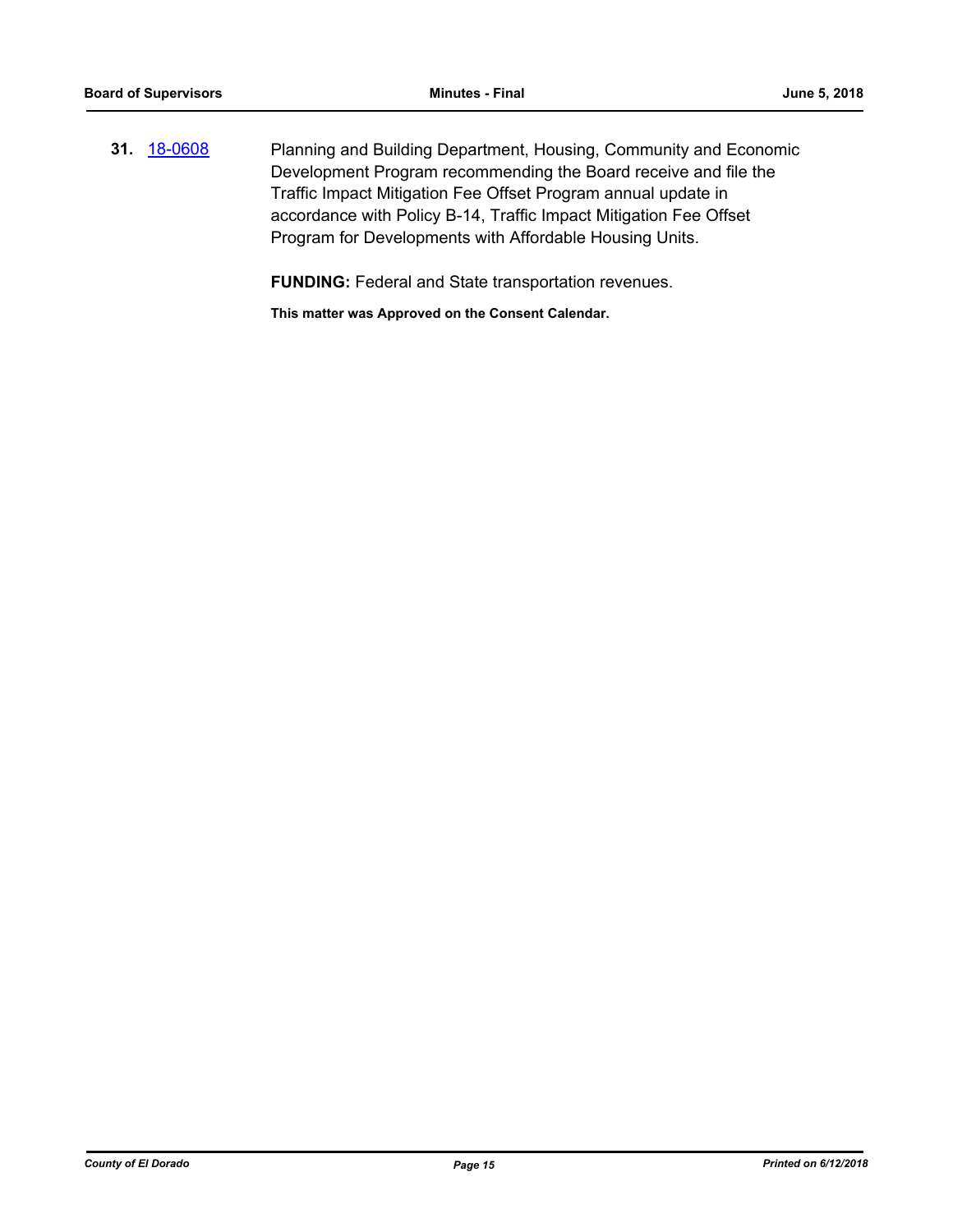#### **LAW AND JUSTICE - CONSENT ITEMS**

**32.** [18-0681](http://eldorado.legistar.com/gateway.aspx?m=l&id=/matter.aspx?key=24026) Sheriff's Office recommending the Board approve and authorize the Chair to sign Agreement 2951 with the County of Sacramento in an amount not-to-exceed \$125,000 for the term July 1, 2018 through December 31, 2019 to continue to have autopsies performed by a certified forensic pathologist in instances of a homicide, suspicious death or Sudden Infant Death Syndrome.

#### **FUNDING:** General Fund.

**This matter was Approved on the Consent Calendar.**

**33.** [18-0875](http://eldorado.legistar.com/gateway.aspx?m=l&id=/matter.aspx?key=24222) Sheriff's Office recommending the Board authorize the Chair to add a Sonar Radar System to the Fiscal Year 2017/18 to the Sheriff's Office's fixed asset list in the amount of \$16,000. The Sonar Radar System will be paid for with Salary Savings from the Boating Unit which is funded through the California Boating Safety and Enforcement Financial Aid Program Grant.

**FUNDING:** Boating Safety and Enforcement Financial Aid Program.

**This matter was Approved on the Consent Calendar.**

## **END CONSENT CALENDAR**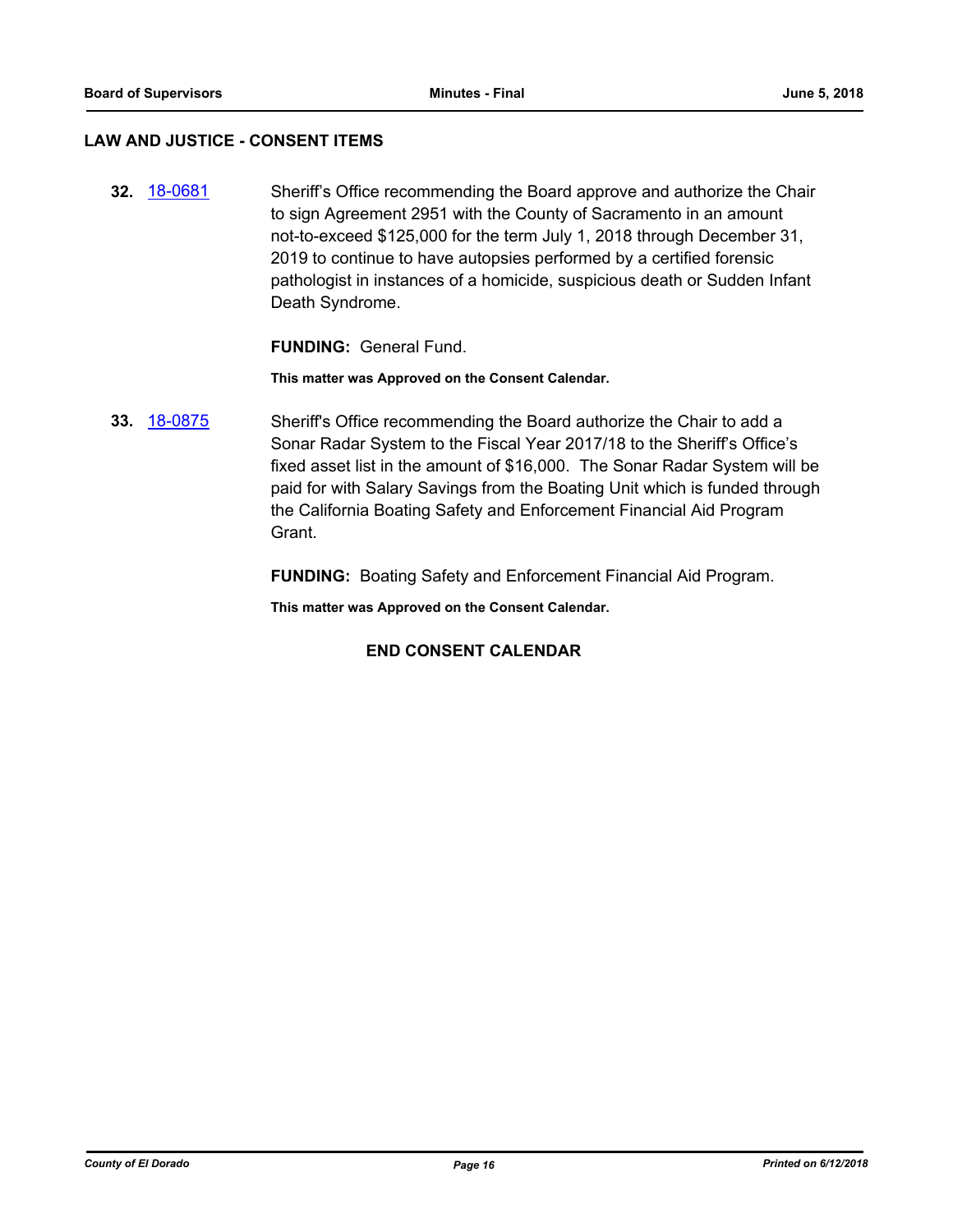#### **DEPARTMENT MATTERS (Items in this category may be called at any time,)**

**34. 18-0532** HEARING - El Dorado County Air Quality Management District (AQMD) recommending the Board, acting as the AQMD Board of Directors, hold the hearing on the Fiscal Year 2018/19 recommended budget for the El Dorado County AQMD and consider final adoption on June 26, 2018. (Est. Time: 10 Min.)

**FUNDING:** Permit revenues, State surcharge fees, Grants.

*Public Comment: T. Kayes*

**Supervisor Ranalli opened the public hearing and at the conclusion of the public comment period, closed the public hearing. Acting as the Air Quality Management District (AQMD) Board of Directors, a motion was made by Supervisor Veerkamp seconded by Supervisor Frentzen to Approve this matter and Continue the matter to June 26, 2018 for final adoption of the Fiscal Year 2018/19 recommended budget for the El Dorado County AQMD.**

- **Yes:** 5 Veerkamp, Frentzen, Ranalli, Novasel and Hidahl
- **35.** [18-0800](http://eldorado.legistar.com/gateway.aspx?m=l&id=/matter.aspx?key=24147) Community Development Services, Department of Transportation, recommending the Board receive and file an update on the emergency road projects in the Tahoe Basin and Western Slope of El Dorado County. (Est. Time: 30 Min.)

**FUNDING:** Local discretionary funding initially (100%), with Transportation staff working with FHWA, Governor's Office of Emergency Services, and FEMA to obtain emergency reimbursement.

*Public Comment: T. Kayes*

**Received and Filed.**

## **10:00 A.M. - TIME ALLOCATION**

**36.** [18-0849](http://eldorado.legistar.com/gateway.aspx?m=l&id=/matter.aspx?key=24196) Supervisor Veerkamp recommending the Board authorize the Chair's signature on a proclamation to recognize Marshall Medical Center for being in the top 7% of hospitals in Northern California for Overall Hospital Quality and for being in the top 10% of all hospitals in the nation for Outstanding Patient Experience. (Est. Time: 15 Min.)

*Public Comment: L. Brent-Bumb, J. Johnson, T. Kayes, C Crockrell*

**Supervisor Veerkamp read the Proclamation. A motion was made by Supervisor Veerkamp, seconded by Supervisor Frentzen to Approve this matter.**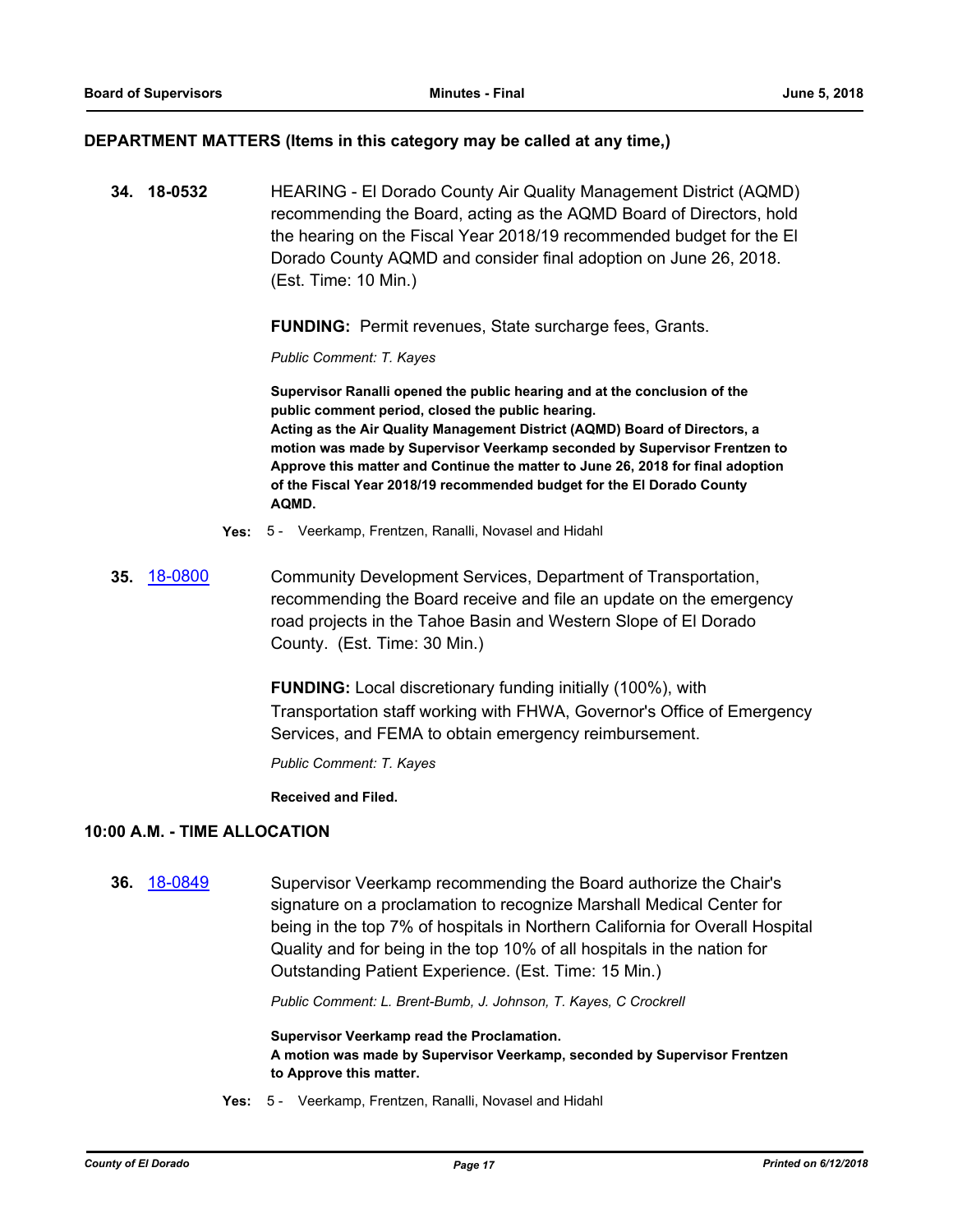**37.** [18-0692](http://eldorado.legistar.com/gateway.aspx?m=l&id=/matter.aspx?key=24036) HEARING - Community Development Services, Administration and Finance Division, recommending the Board: 1) Conduct a public hearing to consider public comment on the annual written report of Benefit Assessments/Service Charges for the Zones of Benefit within County Service Area 2 for road improvement and maintenance services; and 2) Adopt and authorize the Chair to sign Resolution **104-2018** confirming the Annual Written Report and authorizing the benefit/service charges to be collected in the same manner as the County's ad valorem real property taxes for Fiscal Year 2018/19, noting that the pre-existing benefit assessments/service charges have been in place and collected since prior to the effective date of Proposition 218, with no increases in the amounts and no change in the methodology for calculating said amounts.

> A public hearing to consider the proposed assessments has been scheduled for June 5, 2018 at 10:00 a.m., and noticed as required by Government Code section 25210.77a. Notice is scheduled for publication in the Georgetown Gazette on May 24, 2018 and May 31, 2018, in the Mountain Democrat on May 21, 2018 and June 1, 2018, and in the Tahoe

**FUNDING:** County Service Area Benefit Assessments/Service Charges.

**Supervisor Ranalli opened the public hearing and at the conclusion of the public comment period, closed the public hearing. A motion was made by Supervisor Frentzen, seconded by Supervisor Hidahl to Approve this matter and Adopt Resolution 104-2018.**

**Yes:** 5 - Veerkamp, Frentzen, Ranalli, Novasel and Hidahl

Tribune on May 25, 2018 and June 1, 2018.

(Est. Time: 5 Min.)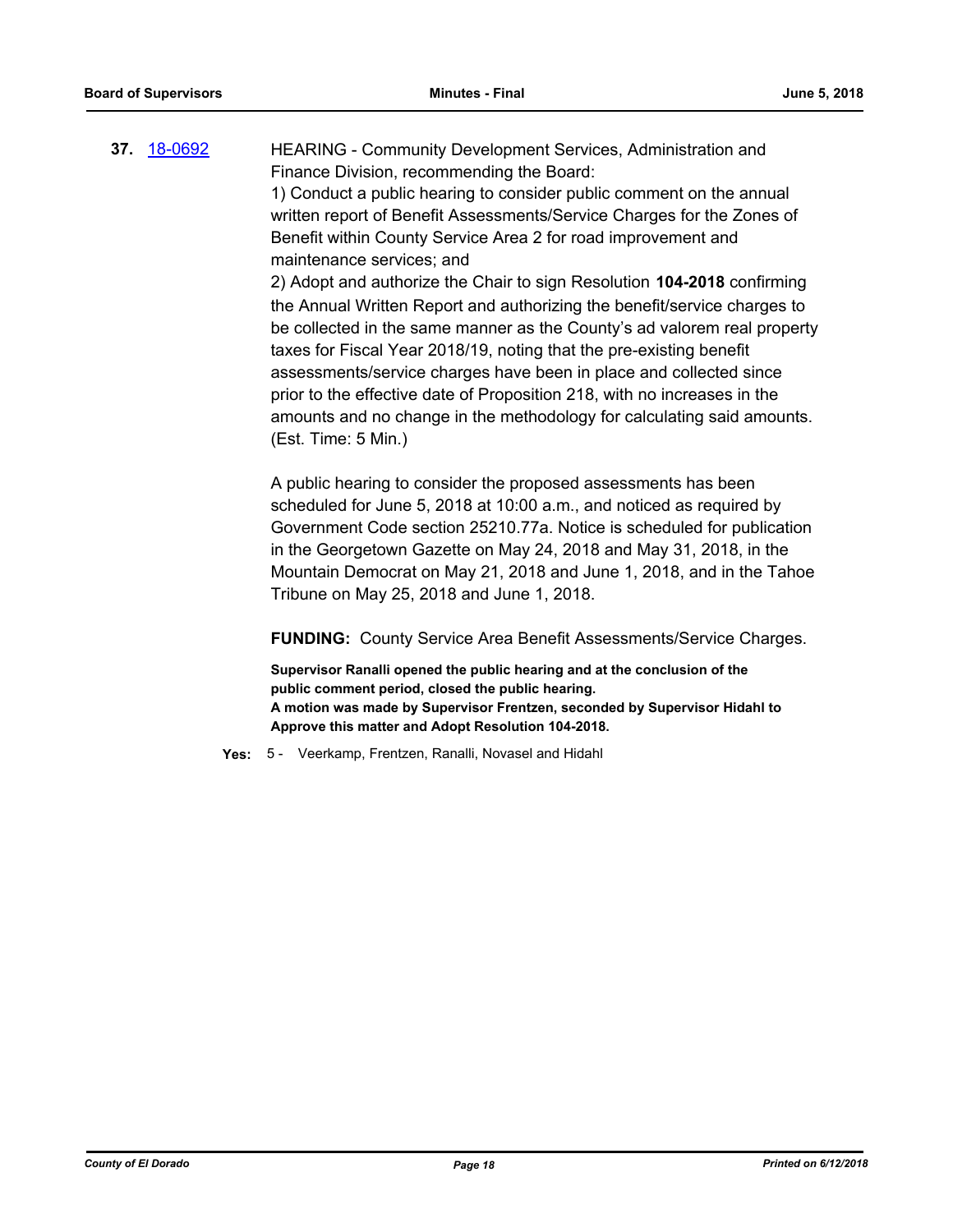**38.** [18-0693](http://eldorado.legistar.com/gateway.aspx?m=l&id=/matter.aspx?key=24037) HEARING - Community Development Services, Environmental Management Department, recommending the Board: 1) Conduct a public hearing to consider public comment on the annual written report of Benefit Assessments/Service Charges for the Zones of Benefit within County Service Area 3 for vector control and snow removal services; and 2) Adopt and authorize the Chair to sign Resolution **105-2018** confirming the Annual Written Report and authorizing the benefit/service charges to

be collected in the same manner as the County's ad valorem real property taxes for Fiscal Year 2018/19, noting that the pre-existing benefit assessments/service charges have been in place and collected since prior to the effective date of Proposition 218, with no increases in the amounts and no change in the methodology for calculating said amounts. (Est. Time: 5 Min.)

A public hearing to consider the proposed assessments has been scheduled for June 5, 2018 at 10:00 a.m., and noticed as required by Government Code section 25210.77a. Notice is scheduled for publication in the Georgetown Gazette on May 24 and May 31, 2018, in the Mountain Democrat on May 21 and June 1, 2018, and in the Tahoe Tribune on May 25 and June 1, 2018.

**FUNDING:** County Service Area Benefit Assessments /Service Charges.

**Supervisor Ranalli opened the public hearing and at the conclusion of the public comment period, closed the public hearing. A motion was made by Supervisor Frentzen, seconded by Supervisor Hidahl to Approve this matter and Adopt Resolutin 105-2018.**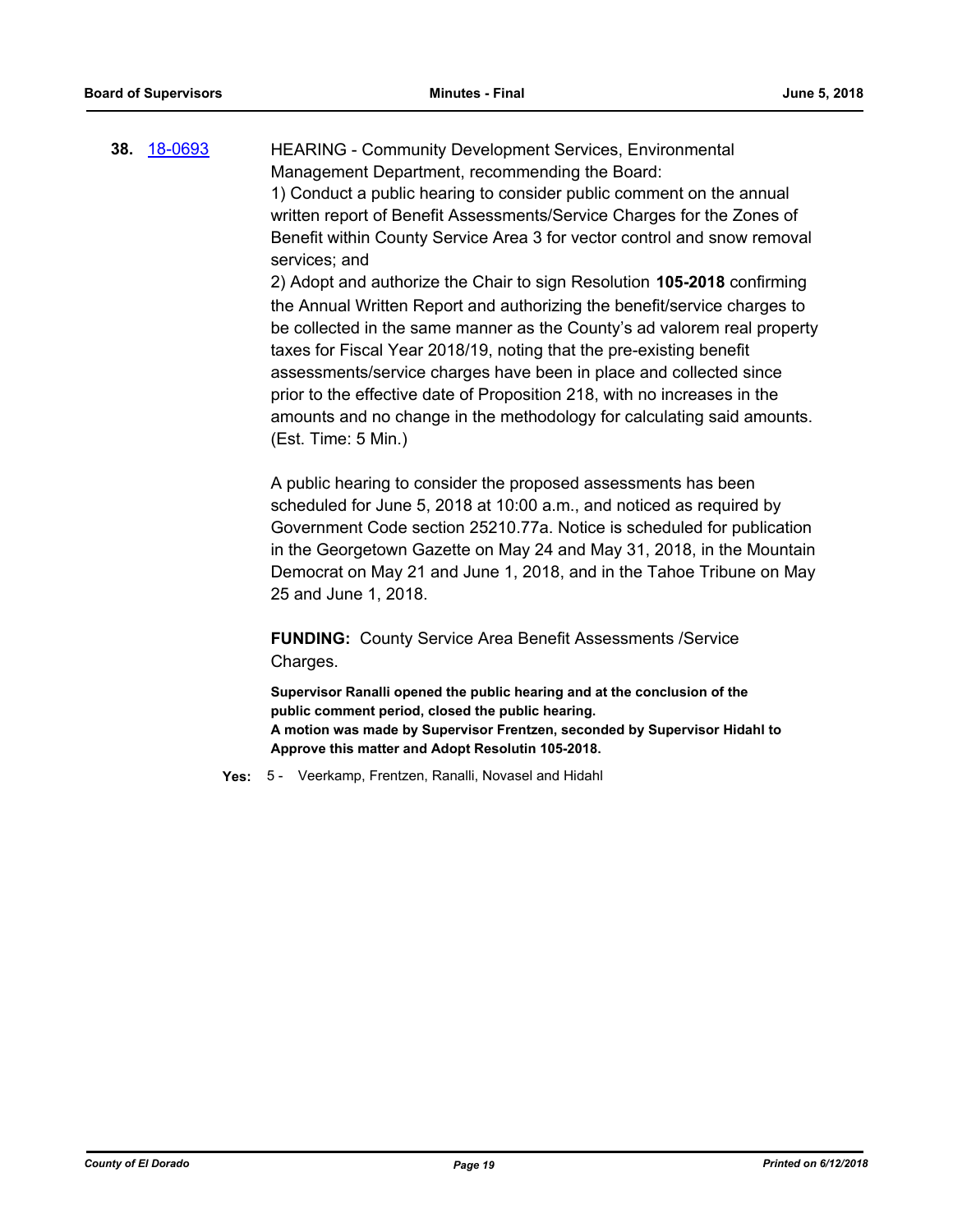**39.** [18-0694](http://eldorado.legistar.com/gateway.aspx?m=l&id=/matter.aspx?key=24038) HEARING - Community Development Services, Administration and Finance Division, recommending the Board: 1) Conduct a public hearing to consider public comment on the annual written report of Benefit Assessments/Service Charges for the Zones of Benefit within County Service Area 9 for providing certain services including road improvement and maintenance, drainage facility improvement and maintenance, landscape maintenance, street lighting, and/or wetland-related services; and 2) Adopt and authorize the Chair to sign Resolution **106-2018** confirming the Annual Written Report and authorizing the benefit/service charges to be collected in the same manner as the County's ad valorem real property taxes for Fiscal Year 2018/19, noting that the pre-existing benefit assessments/service charges have been in place and collected since prior to the effective date of Proposition 218, with no increases in the amounts and no change in the methodology for calculating said amounts. (Est. Time: 5 Min.)

> A public hearing to consider the proposed assessments has been scheduled for June 5, 2018 at 10:00 a.m., and noticed as required by Government Code section 25210.77a. Notice is scheduled for publication in the Georgetown Gazette on May 24 and May 31, 2018, in the Mountain Democrat on May 21 and June 1, 2018, and in the Tahoe Tribune on May 25 and June 1, 2018.

**FUNDING:** County Service Area Benefit Assessments /Service Charges.

**Supervisor Ranalli opened the public hearing and at the conclusion of the public comment period, closed the public hearing. A motion was made by Supervisor Frentzen, seconded by Supervisor Hidahl to Approve this matter and Adopt Resolution 106-2018.**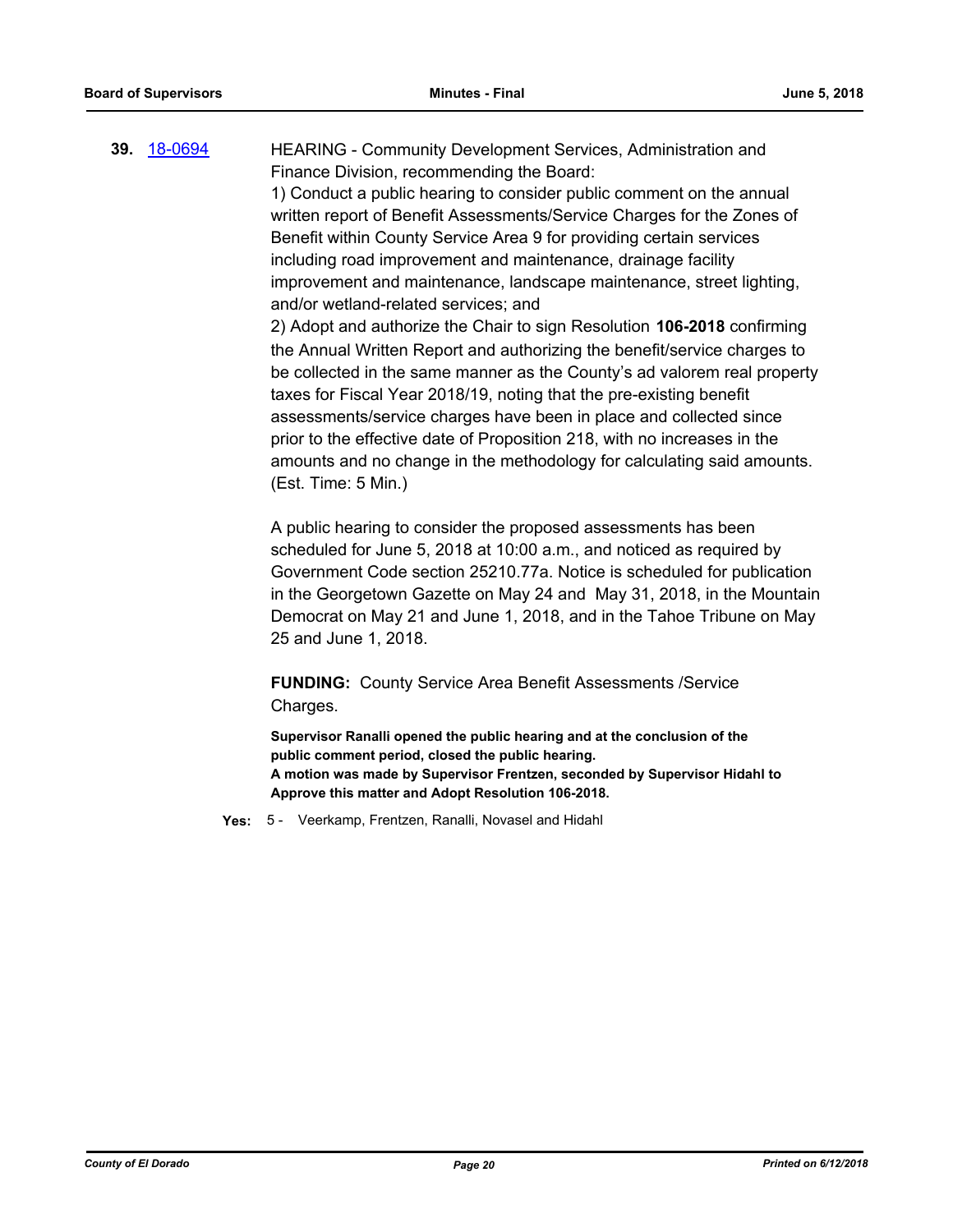**40.** [18-0695](http://eldorado.legistar.com/gateway.aspx?m=l&id=/matter.aspx?key=24039) HEARING - Community Development Services, Environmental Management Department, recommending the Board: 1) Conduct a public hearing to consider public comment on the Annual Written Report of Waste Management Fees County Service Area 10; and 2) Adopt and authorize the Chair to sign Resolution **107-2018** confirming the Annual Written Report and authorizing the waste management fees to be collected in the same manner as the County's ad valorem real property taxes for Fiscal Year 2018/19, noting that the pre-existing benefit assessments/service charges have been in place and collected since prior to the effective date of Proposition 218, with no increases in the amounts and no change in the methodology for calculating said amounts. (Est. Time: 5 Min.)

> A public hearing to consider the proposed assessments has been scheduled for June 5, 2018 at 10:00 a.m., and noticed as required by Government Code section 25210.77a. Notice is scheduled for publication in the Georgetown Gazette on May 24 and May 31, 2018, in the Mountain Democrat on May 21 and June 1, 2018 and in the Tahoe Tribune on May 25 and June 1, 2018.

**FUNDING:** County Service Area 10 Waste Management Fees.

**Supervisor Ranalli opened the public hearing and at the conclusion of the public comment period, closed the public hearing. A motion was made by Supervisor Frentzen, seconded by Supervisor Veerkamp to Approve this matter and Adopt Resolution 107-2018.**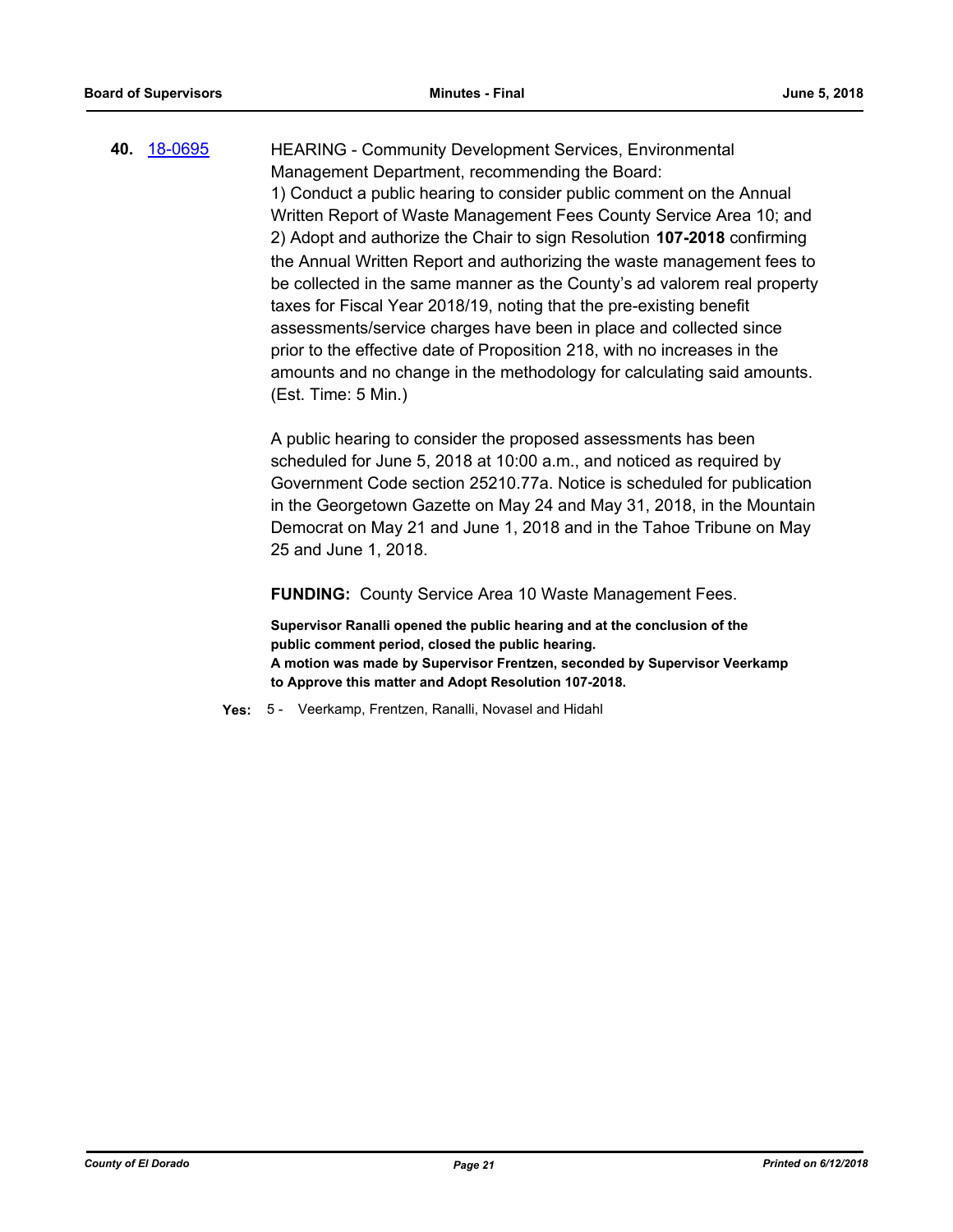#### **11:00 A.M. - TIME ALLOCATION**

**41.** [18-0691](http://eldorado.legistar.com/gateway.aspx?m=l&id=/matter.aspx?key=24035) HEARING - Health and Human Services Agency recommending the Board, acting as the Governing Board of the El Dorado County Public Housing Authority (PHA):

> 1) Adopt and authorize the Chair to sign Resolution **103-2018** to acknowledge the El Dorado County PHA as a high performing agency exempt from the requirement to submit an annual Agency Plan update to the U.S. Department of Housing and Urban Development and approve the updates to the PHA Administrative Plan for continued administration of the Housing Choice Voucher Program; and

> 2) Authorize the Chair to sign certifications or documents, if any, related to submittal of the 2018 Annual Administrative Plan Update List of Revisions to the U.S. Department of Housing and Urban Development. (Est. Time: 10 Min.)

**FUNDING:** Federal funding administered by the Health and Human Services Agency.

**Supervisor Ranalli opened the public hearing and at the conclusion of the public comment period, closed the public hearing. Acting as the Governing Board of the El Dorado County Public Housing Authority, a motion was made by Supervisor Hidahl, seconded by Supervisor Frentzen to Approve this matter and Adopt Resolution 103-2018.**

- **Yes:** 5 Veerkamp, Frentzen, Ranalli, Novasel and Hidahl
- **42.** [18-0752](http://eldorado.legistar.com/gateway.aspx?m=l&id=/matter.aspx?key=24099) Supervisor Novasel, based upon the recommendation of the First 5 El Dorado Children and Families Commission, recommending the Board: 1) Make the following appointments to the First 5 El Dorado Children and Families Commission:

Reappoint Janet Saitman, Community Representative, Term Expiration 05/31/2021; and

Reappoint Drew Woodall, Community Representative, Term Expiration 05/31/2021;

2) Receive and file a Community Hub presentation from Kathleen Guerrero, Director; and

3) Adopt an update to First 5 El Dorado Children and Families 2016-2021 Strategic Plan pursuant to county ordinance code section 2.20.950(F). (Est. Time: 15 Min.)

**A motion was made by Supervisor Novasel, seconded by Supervisor Ranalli to Approve this matter.**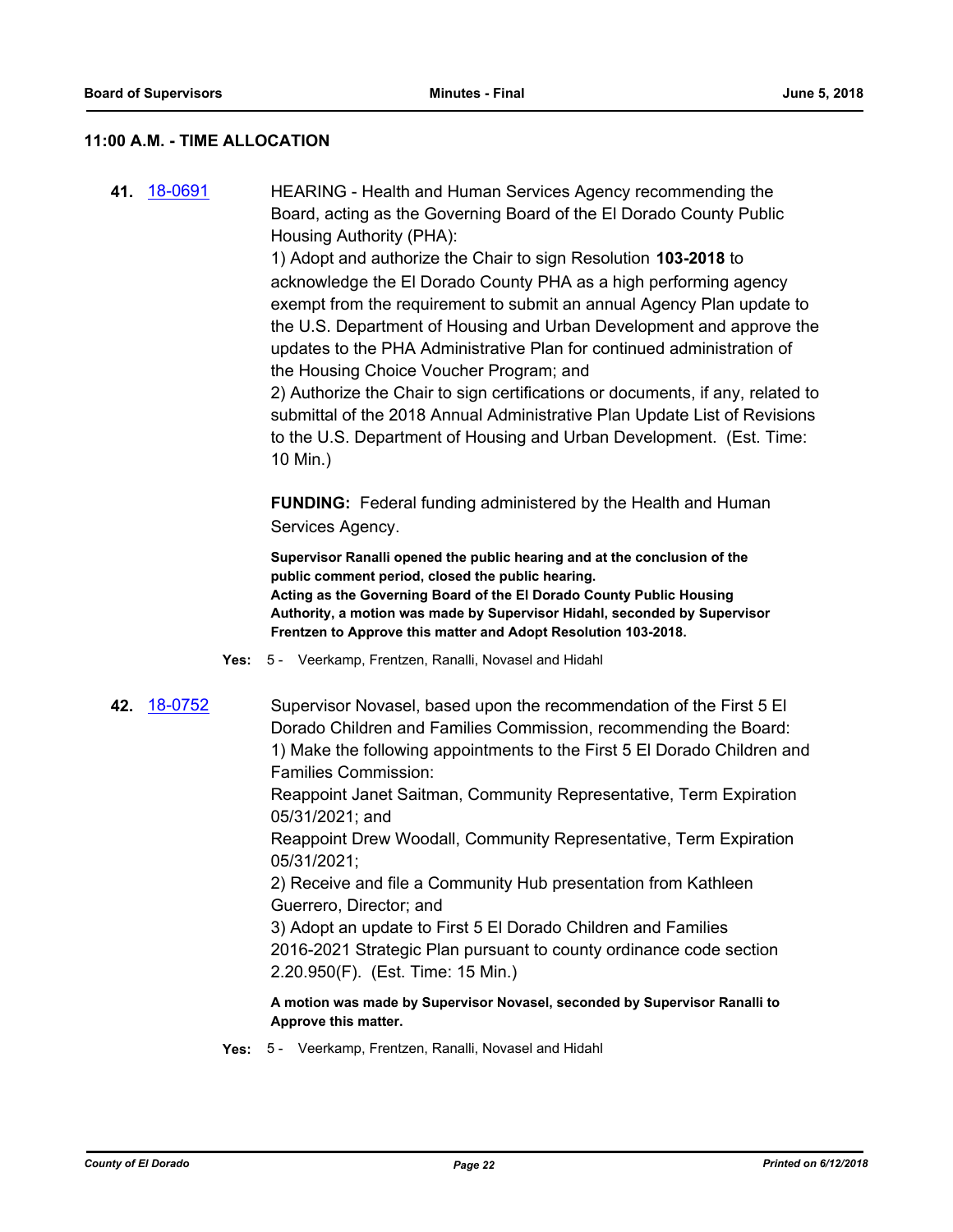#### **1:00 P.M. - TIME ALLOCATION**

**43.** [18-0733](http://eldorado.legistar.com/gateway.aspx?m=l&id=/matter.aspx?key=24080) HEARING - Community Development Services, Department of Transportation, recommending the Board: 1) Adopt and authorize the Chair to sign Resolution **076-2018** certifying the Addendum to the Final Environmental Impact Report (SCH 2016022018) for the Western Slope Roadway Capital Improvement Program and Traffic Impact Mitigation Fee Program for El Dorado County; and 2) Adopt and authorize the Chair to sign Resolution **077-2018** for the 2018 TIM Fee Schedule Update for Scenario 1, including the TIM Fee Zone Map and updated TIM Fee Nexus Study. (Est. Time: 1 Hr.)

**FUNDING:** Traffic Impact Mitigation Fee Program.

*Public Comment: J. Harn*

**Supervisor Ranalli opened the public hearing. A motion was made by Supervisor Veerkamp, seconded by Supervisor Frentzen to Continue this matter to June 26, 2018.**

**Yes:** 5 - Veerkamp, Frentzen, Ranalli, Novasel and Hidahl

#### **ITEMS TO/FROM SUPERVISORS**

**Supervisor Frentzen reported on the following: Welcomed a second grandchild.**

**Supervisor Veerkamp reported on the following: Next week El Dorado County Fair Week. Local Agency Formation Committee. Cal Trans coordination meeting. Camino safety project. Senior services funding meeting. Annual UCCE board meeting. Assessment District internal meeting. SMUD meeting.**

**Supervisor Novasel reported on the following: Memorial Day service in Lake Tahoe. Wagon Train.**

**Supervisor Ranalli reported on the following: Memorial Day service. Mountain Counties Water Resources Agency meeting. Growlersburg Proclamation. Fishing Derby. Volcanoville fire safety council meeting. Farm to Fork event. County Fair.**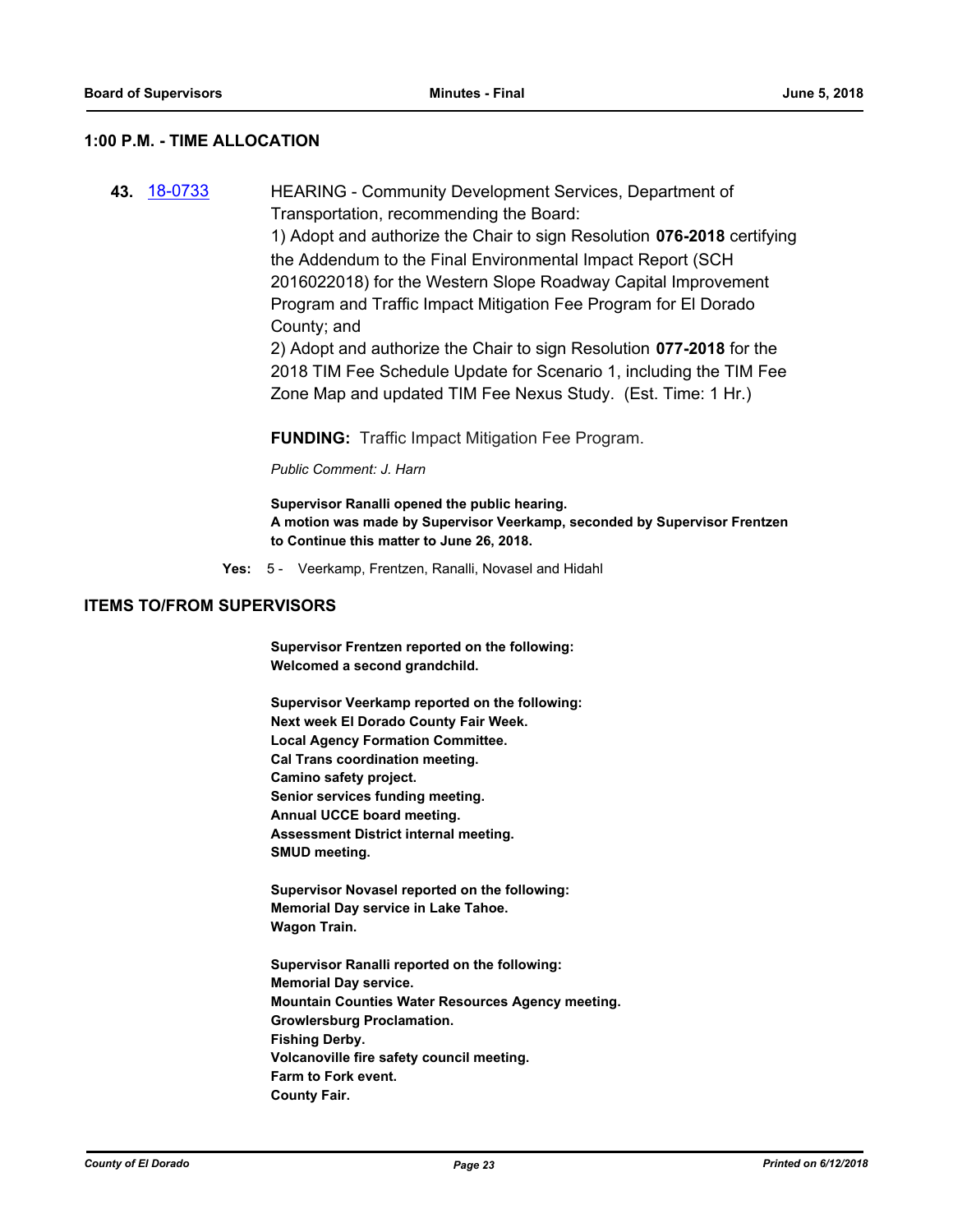## **CAO UPDATE**

**Don Ashton, Chief Administrative Officer, reported on the following: United States Air Force employee appreciation day. Folsom Two by Two. June 11, 2018 Vacation Home Rental Ad Hoc meeting in Lake Tahoe. Recommended budget available on line and the hearing will take place on June 18, 2018.**

#### **ADJOURNED AT 1:13 P.M.**